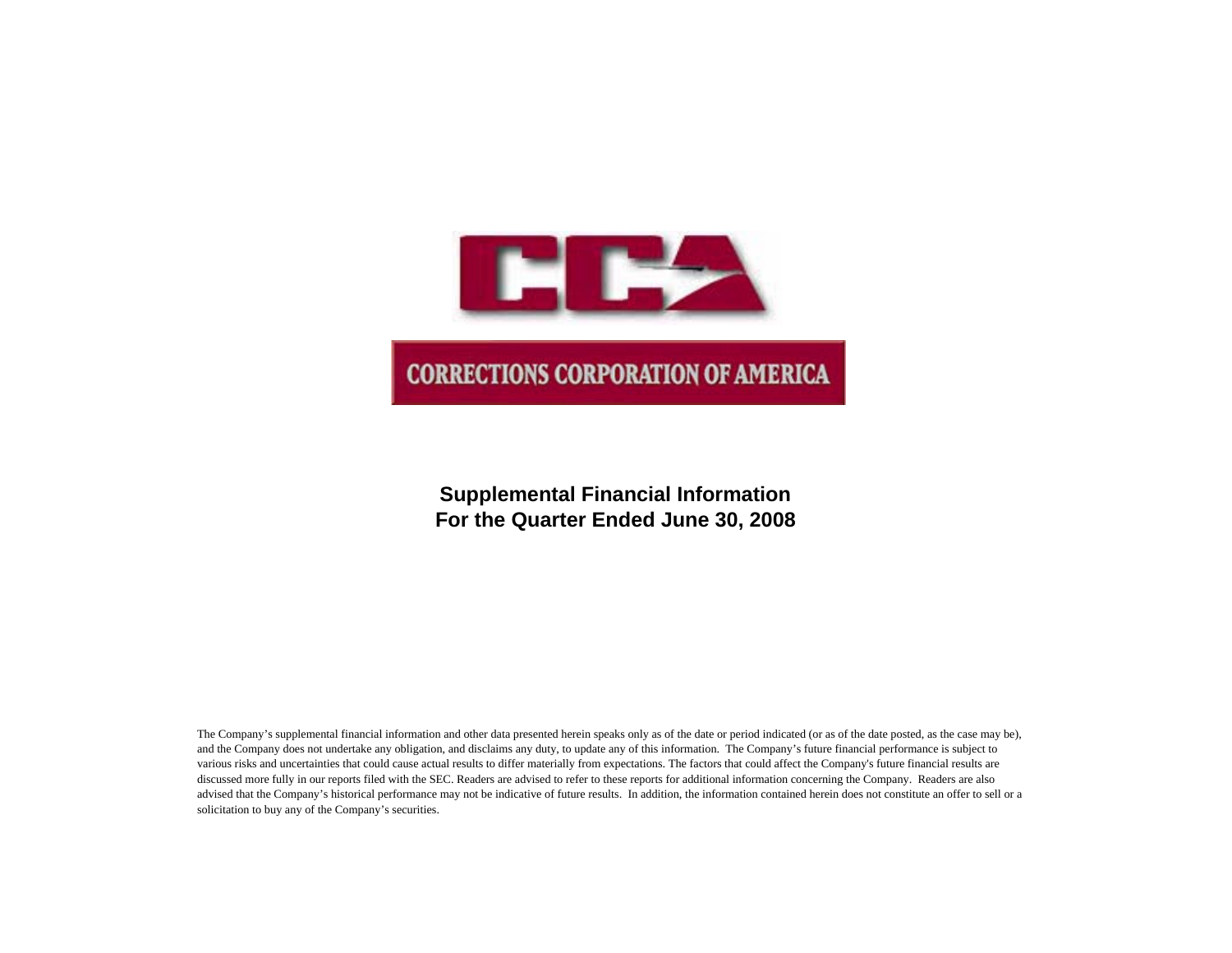# **CORRECTIONS CORPORATION OF AMERICA**

**Supplemental Financial Information For the Quarter Ended June 30, 2008**

# **TABLE OF CONTENTS**

| Consolidated Balance Sheets <b>Consolidated Balance Sheets</b> 1                         |  |
|------------------------------------------------------------------------------------------|--|
| <b>Consolidated Statements of Operations</b>                                             |  |
|                                                                                          |  |
| Selected Financial Information <b>Exercísies</b> 4                                       |  |
| Analysis of Outstanding Debt                                                             |  |
| Selected Operating Ratios 38                                                             |  |
| Facility Portfolio – 9                                                                   |  |
| Diversification of Revenue 15                                                            |  |
| Research Coverage / Credit Ratings <b>Communication and Coverage / Credit Ratings</b> 16 |  |

John D. Ferguson, Chief Executive Officer Todd J Mullenger, Chief Financial Officer 10 Burton Hills Boulevard Nashville, TN 37215 Tel.: (615) 263-3000 Fax: (615) 263-3010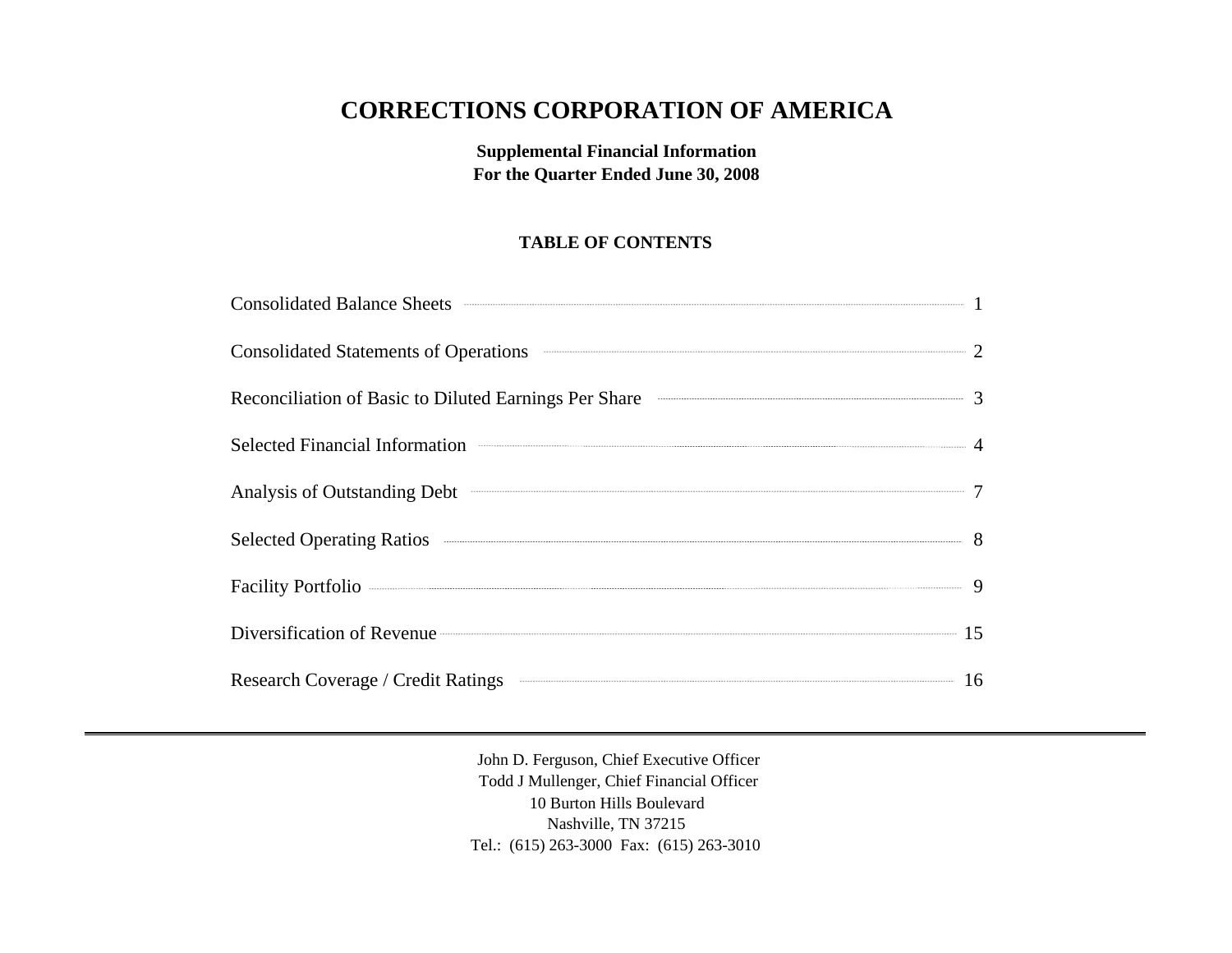## **CONSOLIDATED BALANCE SHEETS**

| <b>ASSETS</b>                               | <b>June 30,</b><br>2008 |            | March 31,<br>2008 |           | December 31,<br>2007 |           | September 30,<br>2007 |            | <b>June 30,</b><br>2007 |            |
|---------------------------------------------|-------------------------|------------|-------------------|-----------|----------------------|-----------|-----------------------|------------|-------------------------|------------|
| Cash and cash equivalents                   | $\mathbb{S}$            | 14,287     | $\mathbb{S}$      | 50,470    | $\mathbb{S}$         | 57,968    | $\mathbb{S}$          | 89,443     | $\mathcal{S}$           | 81,070     |
| Investments                                 |                         |            |                   |           |                      |           |                       | 76,035     |                         | 84,766     |
| Accounts receivable, net of allowance       |                         | 246,618    |                   | 231,547   |                      | 241,722   |                       | 216,397    |                         | 213,152    |
| Deferred tax assets                         |                         | 12,843     |                   | 14,916    |                      | 12,250    |                       | 11,573     |                         | 8,970      |
| Prepaid expenses and other current assets   |                         | 24,423     |                   | 13,584    |                      | 21,142    |                       | 17,538     |                         | 30,769     |
| Assets held for sale                        |                         |            |                   | 7,578     |                      | 7,581     |                       | $\sim$     |                         | $\sim$     |
| Total current assets                        |                         | 298,171    |                   | 318,095   |                      | 340,663   |                       | 410,986    |                         | 418,727    |
| Property and equipment, net                 |                         | 2,370,892  |                   | 2,231,354 |                      | 2,086,980 |                       | 1,974,629  |                         | 1,883,329  |
| Restricted cash                             |                         | 6,628      |                   | 6,580     |                      | 6,511     |                       | 6,430      |                         | 6,346      |
| Investment in direct financing lease        |                         | 13,975     |                   | 14,243    |                      | 14,503    |                       | 14,755     |                         | 15,000     |
| Goodwill                                    |                         | 13,672     |                   | 13,672    |                      | 13,672    |                       | 15,246     |                         | 15,246     |
| Other assets                                |                         | 22,850     |                   | 22,781    |                      | 23,411    |                       | 22,567     |                         | 23,201     |
| Total assets                                |                         | 2,726,188  | \$                | 2,606,725 | -S                   | 2,485,740 | S                     | 2,444,613  | \$                      | 2,361,849  |
| <b>LIABILITIES AND STOCKHOLDERS' EQUITY</b> |                         |            |                   |           |                      |           |                       |            |                         |            |
| Accounts payable and accrued expenses       | $\mathbf{\$}$           | 244,517    | \$                | 207,471   | $\mathbb{S}$         | 213,477   | \$                    | 216,344    | \$                      | 176,809    |
| Income taxes payable                        |                         | 6,632      |                   | 11,450    |                      | 964       |                       | 3,500      |                         | 630        |
| Current portion of long-term debt           |                         | 290        |                   | 290       |                      | 290       |                       | 290        |                         | 290        |
| Total current liabilities                   |                         | 251,439    |                   | 219,211   |                      | 214,731   |                       | 220,134    |                         | 177,729    |
| Long-term debt, net of current portion      |                         | 1,085,532  |                   | 1,045,605 |                      | 975,677   |                       | 975,750    |                         | 975,823    |
| Deferred tax liabilities                    |                         | 41,703     |                   | 39,338    |                      | 34,271    |                       | 29,466     |                         | 29,131     |
| Other liabilities                           |                         | 39,018     |                   | 39,392    |                      | 39,086    |                       | 40,596     |                         | 41,422     |
| <b>Total liabilities</b>                    |                         | 1,417,692  |                   | 1,343,546 |                      | 1,263,765 |                       | 1,265,946  |                         | 1,224,105  |
| Commitments and contingencies               |                         |            |                   |           |                      |           |                       |            |                         |            |
| Common stock - \$0.01 par value             |                         | 1,253      |                   | 1,250     |                      | 1,245     |                       | 1,241      |                         | 1,237      |
| Additional paid-in capital                  |                         | 1,582,724  |                   | 1,574,937 |                      | 1,568,736 |                       | 1,560,378  |                         | 1,552,714  |
| Retained deficit                            |                         | (275, 481) |                   | (313,008) |                      | (348,006) |                       | (382, 952) |                         | (416, 207) |
| Total stockholders' equity                  |                         | 1,308,496  |                   | 1,263,179 |                      | 1,221,975 |                       | 1,178,667  |                         | 1,137,744  |
| Total liabilities and stockholders' equity  | \$                      | 2,726,188  | \$                | 2,606,725 | \$                   | 2,485,740 | \$                    | 2,444,613  | \$                      | 2,361,849  |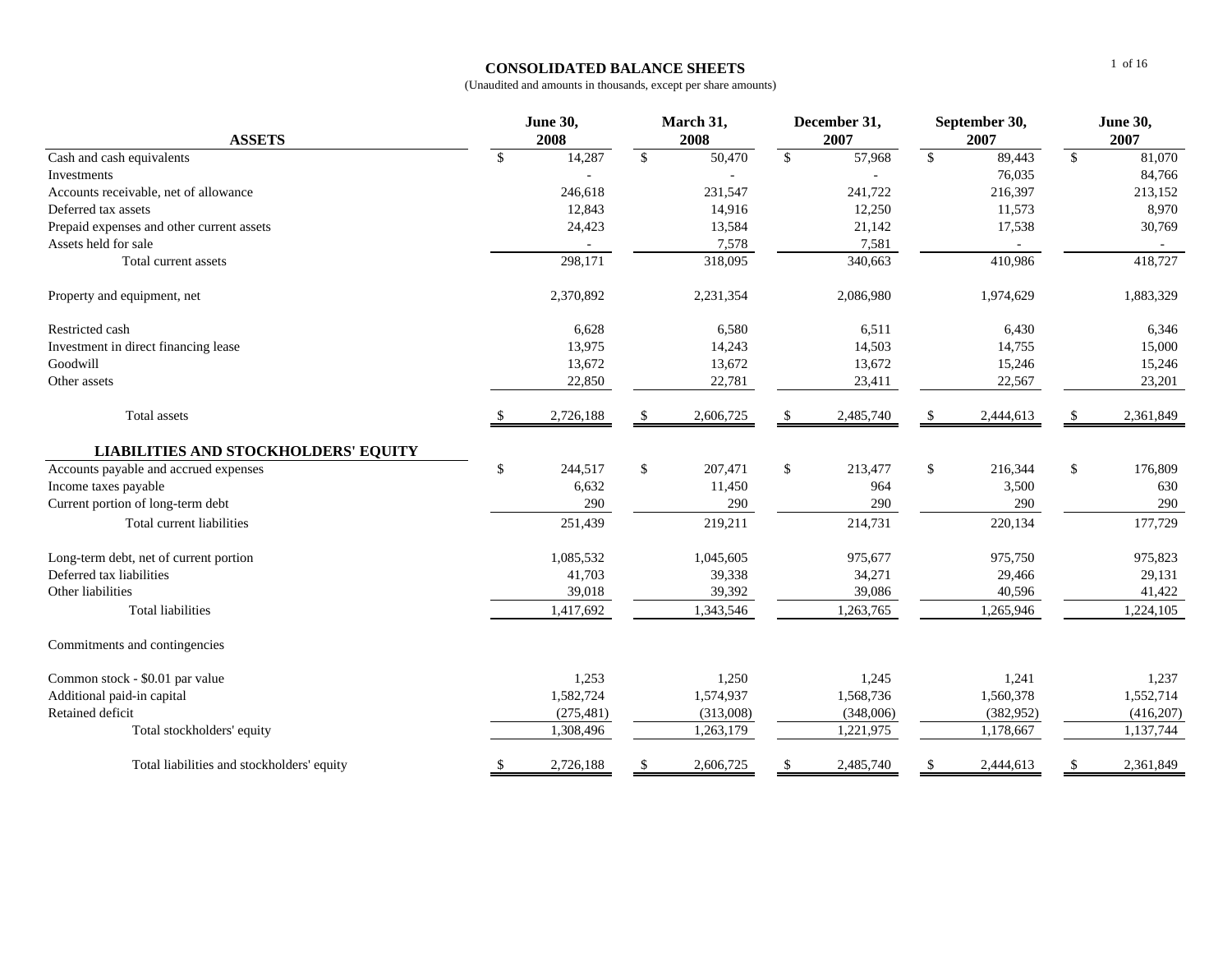## **CONSOLIDATED STATEMENTS OF OPERATIONS**

|                                   | <b>For the Three Months Ended</b> |                 |           |              | For the Six Months Ended |    |           |  |
|-----------------------------------|-----------------------------------|-----------------|-----------|--------------|--------------------------|----|-----------|--|
|                                   |                                   | <b>June 30,</b> |           |              | <b>June 30,</b>          |    |           |  |
|                                   | 2008                              |                 | 2007      |              | 2008                     |    | 2007      |  |
| <b>REVENUE:</b>                   |                                   |                 |           |              |                          |    |           |  |
| Management:                       |                                   |                 |           |              |                          |    |           |  |
| Federal                           | \$<br>156,720                     | $\mathcal{S}$   | 150,023   | \$           | 308,729                  | \$ | 292,240   |  |
| State                             | 203,296                           |                 | 171,689   |              | 399,690                  |    | 340,395   |  |
| Local                             | 21,338                            |                 | 21,831    |              | 42,532                   |    | 42,738    |  |
| Other                             | 15,569                            |                 | 14,278    |              | 30,800                   |    | 28,574    |  |
| Total management revenue          | 396,923                           |                 | 357,821   |              | 781,751                  |    | 703,947   |  |
| Transportation                    | 1,462                             |                 | 3,473     |              | 4,154                    |    | 6,990     |  |
| Rental                            | 1,209                             |                 | 1,111     |              | 2,396                    |    | 2,188     |  |
| Other                             | $22\,$                            |                 | 365       |              | 69                       |    | 560       |  |
|                                   | 399,616                           |                 | 362,770   |              | 788,370                  |    | 713,685   |  |
| <b>EXPENSES:</b>                  |                                   |                 |           |              |                          |    |           |  |
| Operating:                        |                                   |                 |           |              |                          |    |           |  |
| Facility fixed                    | 204,659                           |                 | 185,944   |              | 408,850                  |    | 368,903   |  |
| Facility variable                 | 71,627                            |                 | 67,801    |              | 139,513                  |    | 128,592   |  |
| Transportation                    | 4,001                             |                 | 5,428     |              | 8,592                    |    | 10,308    |  |
| Other                             | 2,914                             |                 | 66        |              | 3,544                    |    | 566       |  |
| Total operating expenses          | 283,201                           |                 | 259,239   |              | 560,499                  |    | 508,369   |  |
| General and administrative        | 19,803                            |                 | 18,817    |              | 39,356                   |    | 36,135    |  |
| Depreciation and amortization     | 22,176                            |                 | 18,928    |              | 43,588                   |    | 37,198    |  |
|                                   | 325,180                           |                 | 296,984   |              | 643,443                  |    | 581,702   |  |
| <b>OPERATING INCOME</b>           | 74,436                            |                 | 65,786    |              | 144,927                  |    | 131,983   |  |
| <b>OTHER (INCOME) EXPENSE:</b>    |                                   |                 |           |              |                          |    |           |  |
| Interest expense, net             | 13,934                            |                 | 13,655    |              | 27,584                   |    | 27,589    |  |
| Other (income) expenses           | (91)                              |                 | (70)      |              |                          |    | (81)      |  |
|                                   | 13,843                            |                 | 13,585    |              | 27,586                   |    | 27,508    |  |
| <b>INCOME BEFORE INCOME TAXES</b> | 60,593                            |                 | 52,201    |              | 117,341                  |    | 104,475   |  |
| Income tax expense                | (23,066)                          |                 | (19, 599) |              | (44, 816)                |    | (39, 303) |  |
| <b>NET INCOME</b>                 | 37,527                            | -S              | 32,602    | <sup>S</sup> | 72,525                   | -S | 65,172    |  |
| <b>BASIC EARNINGS PER SHARE</b>   | 0.30                              | -S              | 0.27      | \$           | 0.58                     | -S | 0.53      |  |
| <b>DILUTED EARNINGS PER SHARE</b> | \$<br>0.30                        | \$              | 0.26      | \$           | 0.57                     | \$ | 0.52      |  |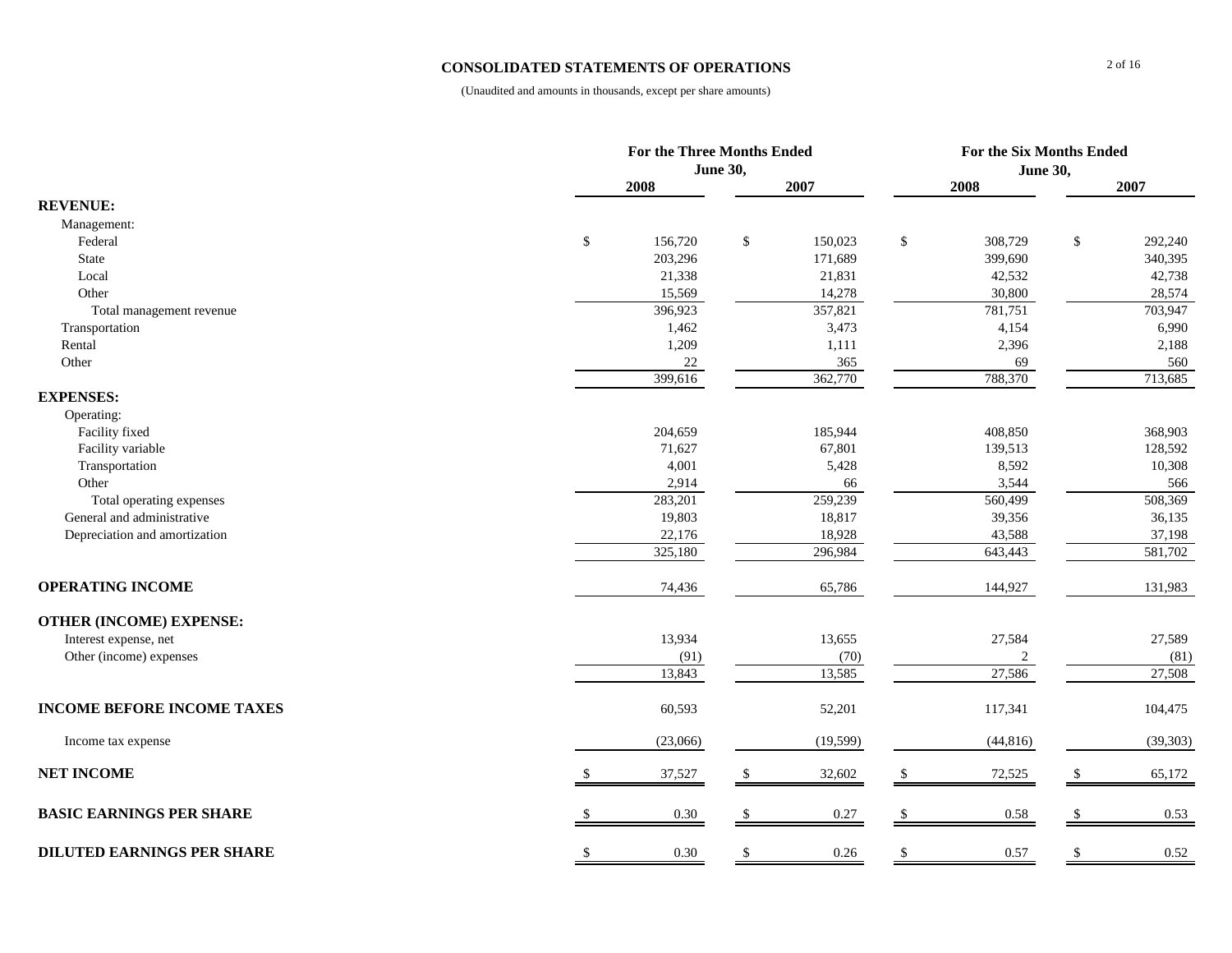## **RECONCILIATION OF BASIC TO DILUTED EARNINGS PER SHARE**

|                                                         | For the Three Months Ended<br><b>June 30,</b> |         | For the Six Months Ended<br><b>June 30,</b> |         |  |         |
|---------------------------------------------------------|-----------------------------------------------|---------|---------------------------------------------|---------|--|---------|
|                                                         | 2008                                          | 2007    |                                             | 2008    |  | 2007    |
| Basic:                                                  |                                               |         |                                             |         |  |         |
| Net income                                              | 37,527                                        | 32,602  |                                             | 72,525  |  | 65,172  |
| Diluted:                                                |                                               |         |                                             |         |  |         |
| Diluted net income                                      | 37,527                                        | 32,602  |                                             | 72,525  |  | 65,172  |
| Basic:                                                  |                                               |         |                                             |         |  |         |
| Weighted average common shares outstanding              | 125,114                                       | 123,196 |                                             | 124,920 |  | 122,831 |
| Unvested restricted common stock                        | (738)                                         | (926)   |                                             | (720)   |  | (906)   |
| Weighted average common shares outstanding-basic        | 124,376                                       | 122,270 |                                             | 124,200 |  | 121,925 |
| Diluted:                                                |                                               |         |                                             |         |  |         |
| Weighted average common shares outstanding-basic        | 124,376                                       | 122,270 |                                             | 124,200 |  | 121,925 |
| Effect of dilutive securities:                          |                                               |         |                                             |         |  |         |
| Stock options and warrants                              | 1,713                                         | 2,732   |                                             | 1,785   |  | 2,754   |
| Restricted stock-based compensation                     | 169                                           | 286     |                                             | 194     |  | 301     |
| Weighted average shares and assumed conversions-diluted | 126,258                                       | 125,288 |                                             | 126,179 |  | 124,980 |
| Basic earnings per share:                               |                                               |         |                                             |         |  |         |
| Net income                                              | 0.30                                          | 0.27    |                                             | 0.58    |  | 0.53    |
| Diluted earnings per share:                             |                                               |         |                                             |         |  |         |
| Net income                                              | 0.30                                          | 0.26    |                                             | 0.57    |  | 0.52    |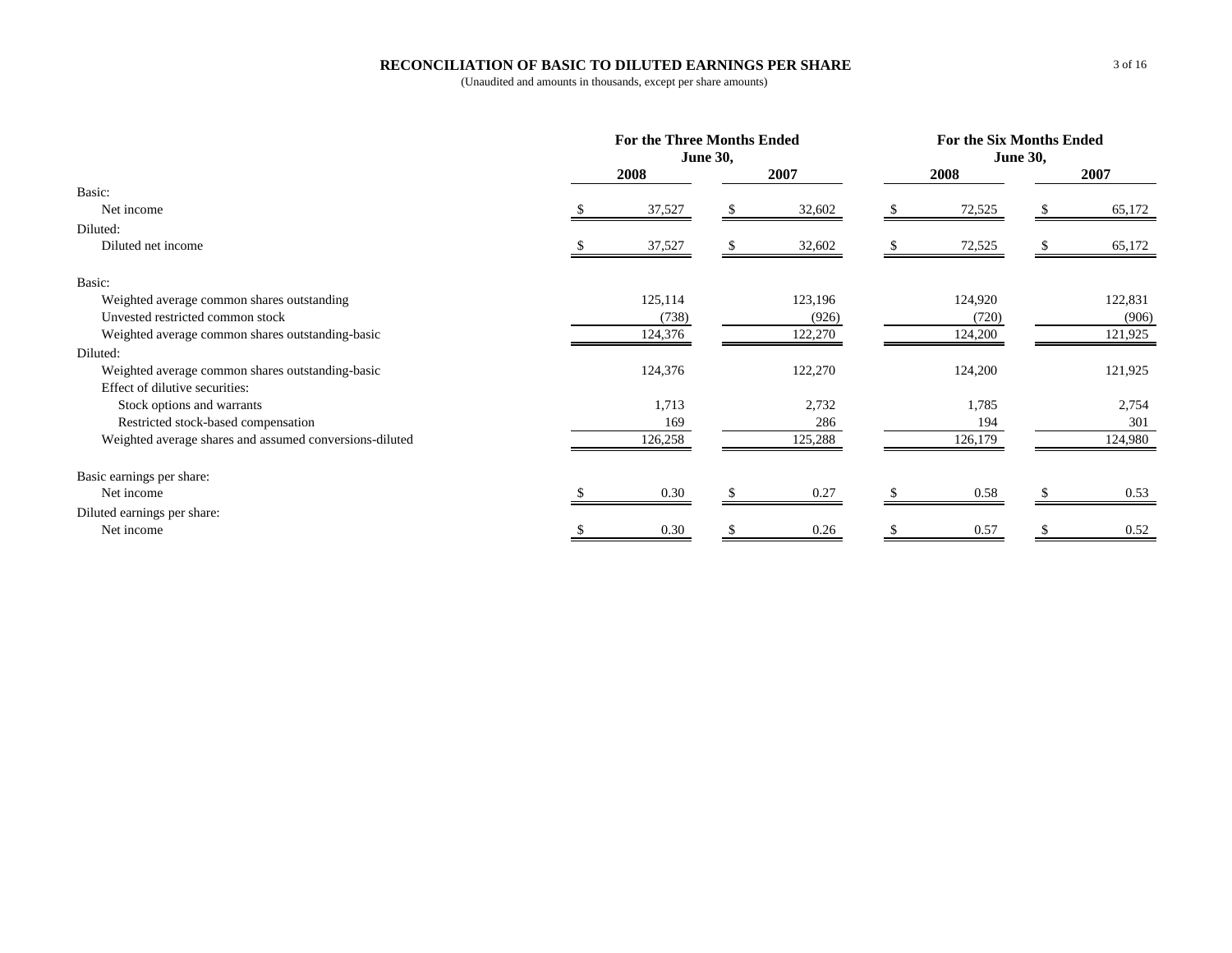## **SELECTED FINANCIAL INFORMATION**

|                                                                                              |               | June 30, 2008           |               | <b>March 31, 2008</b>  | <b>December 31, 2007</b> |                         | <b>September 30, 2007</b> |                        | June 30, 2007 |                        |
|----------------------------------------------------------------------------------------------|---------------|-------------------------|---------------|------------------------|--------------------------|-------------------------|---------------------------|------------------------|---------------|------------------------|
| <b>BALANCE SHEET:</b><br>Property and equipment<br>Accumulated depreciation and amortization | <sup>\$</sup> | 2,925,509<br>(554, 617) | \$            | 2,761,445<br>(530,091) | \$                       | 2,595,677<br>(508, 697) | \$                        | 2,463,615<br>(488,986) | \$            | 2,351,397<br>(468,068) |
| Property and equipment, net                                                                  | -\$           | 2,370,892               | $\mathbb{S}$  | 2,231,354              | $\mathbb{S}$             | 2,086,980               | $\mathbb{S}$              | 1,974,629              | $\mathbb{S}$  | 1,883,329              |
| Total assets                                                                                 | <sup>\$</sup> | 2,726,188               | \$            | 2,606,725              | \$                       | 2,485,740               | \$                        | 2,444,613              | \$            | 2,361,849              |
| Maintenance & technology capital expenditures for the quarter ended                          | S.            | 7,054                   | \$            | 8,138                  | \$                       | 15,042                  | \$                        | 11,353                 | \$            | 10,649                 |
| Total debt                                                                                   | \$            | 1,085,822               | \$            | 1,045,895              | \$                       | 975,967                 | \$                        | 976,040                | \$            | 976,113                |
| Equity book value                                                                            | \$            | 1,308,496               | $\mathbb{S}$  | 1,263,179              | \$                       | 1,221,975               | \$                        | 1,178,667              | \$            | 1,137,744              |
| <b>LIQUIDITY:</b>                                                                            |               |                         |               |                        |                          |                         |                           |                        |               |                        |
| Cash and cash equivalents                                                                    | \$            | 14,287                  | \$            | 50,470                 | <sup>\$</sup>            | 57,968                  | \$                        | 89,443                 | \$            | 81,070                 |
| Investments                                                                                  | \$.           | $\overline{a}$          | \$            |                        | \$                       |                         | $\mathbb{S}$              | 76,035                 | \$            | 84,766                 |
| Availability under revolving credit facility                                                 | \$            | 306,368                 | $\mathbb{S}$  | 345,117                | \$                       | 415,117                 | \$                        | 215,367                | \$            | 113,973                |
| <b>CAPITALIZATION:</b>                                                                       |               |                         |               |                        |                          |                         |                           |                        |               |                        |
| Common shares outstanding                                                                    |               | 125,302                 |               | 124,965                |                          | 124,472                 |                           | 124,051                |               | 123,683                |
| Common share price at end of period                                                          |               | 27.47                   | \$            | 27.52                  |                          | 29.51                   | $\$\,$                    | 26.17                  | \$            | 31.56                  |
| Market value of common equity at end of period                                               |               | 3,442,046               | $\mathcal{S}$ | 3,439,037              | $\mathbb{S}$             | 3,673,169               | $\mathbb{S}$              | 3,246,415              | $\mathbb{S}$  | 3,903,435              |
| Total equity market capitalization                                                           |               | 3,442,046               | $\mathbb{S}$  | 3,439,037              | $\mathbb{S}$             | 3,673,169               | $\mathbb{S}$              | 3,246,415              | $\mathbb{S}$  | 3,903,435              |
| Total market capitalization (market value of equity plus debt)                               |               | 4,527,868               | \$            | 4,484,932              |                          | 4,649,136               | -S                        | 4,222,455              |               | 4,879,548              |
| <b>EBITDA</b>                                                                                | $\mathcal{S}$ | 96,703                  | $\mathbb{S}$  | 91,810                 | <sup>\$</sup>            | 92,163                  | <sup>\$</sup>             | 86,812                 | \$            | 84,784                 |
| <b>ADJUSTED FREE CASH FLOW</b>                                                               | \$            | 56,404                  | $\mathbb{S}$  | 72,659                 | \$                       | 47,078                  | \$                        | 55,103                 | \$            | 42,399                 |
| <b>ADJUSTED FREE CASH FLOW PER SHARE:</b>                                                    |               |                         |               |                        |                          |                         |                           |                        |               |                        |
| Basic adjusted free cash flow per share                                                      |               | 0.45                    |               | 0.59                   |                          | 0.38                    |                           | 0.45                   |               | 0.35                   |
| Diluted adjusted free cash flow per share                                                    |               | 0.45                    |               | 0.58                   |                          | 0.37                    | <sup>S</sup>              | 0.44                   | S.            | 0.34                   |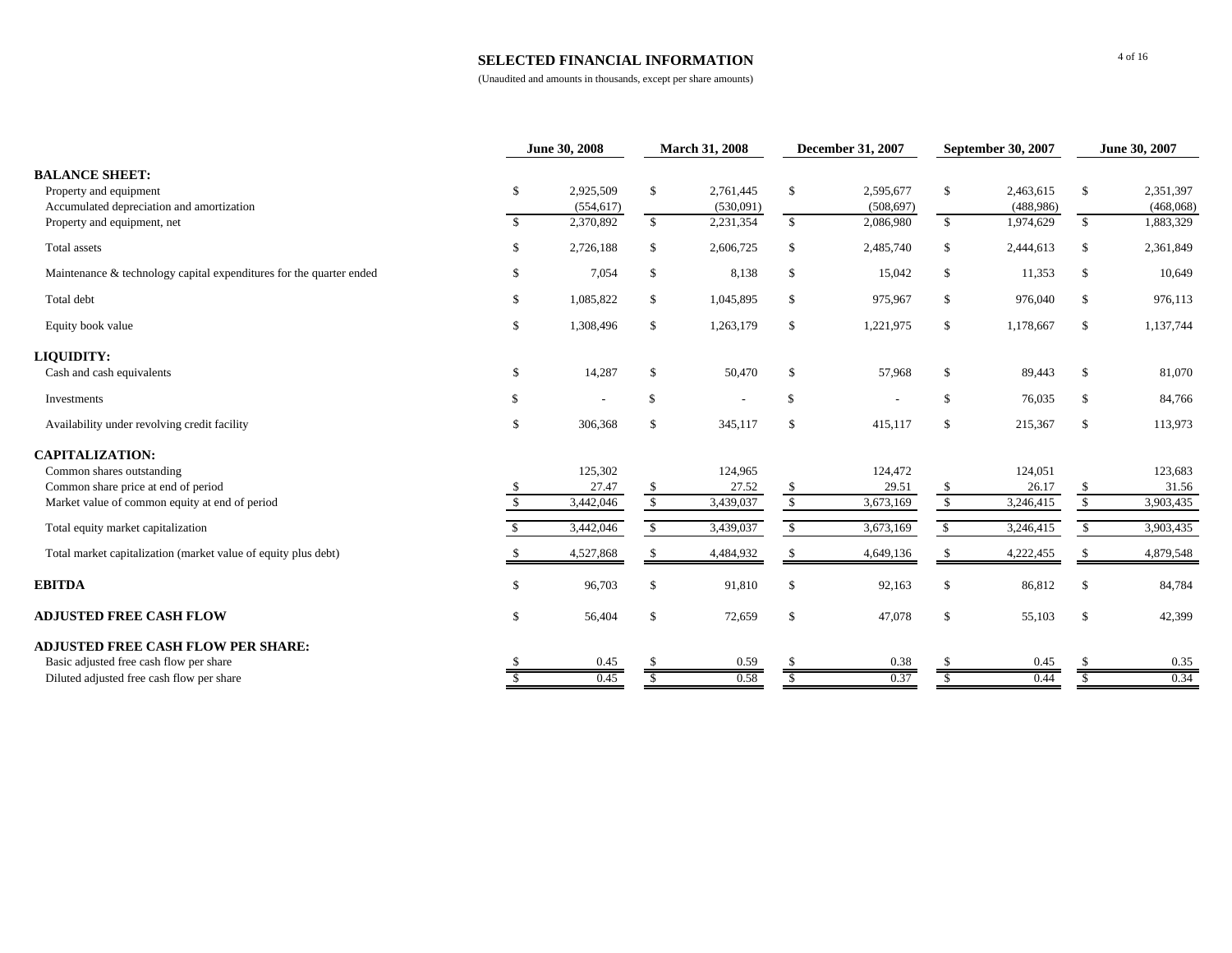## **SELECTED FINANCIAL INFORMATION**

|                                                        |               | For the Three Months Ended June 30,<br>2008 |               | 2007           |               | For the Six Months Ended June 30,<br>2008 |               | 2007          |
|--------------------------------------------------------|---------------|---------------------------------------------|---------------|----------------|---------------|-------------------------------------------|---------------|---------------|
| Number of days per period                              |               | 91                                          |               | 91             |               | 182                                       |               | 181           |
| <b>ALL FACILITIES:</b>                                 |               |                                             |               |                |               |                                           |               |               |
| Average available beds                                 |               | 79,275                                      |               | 73,450         |               | 78,587                                    |               | 73,049        |
| Average compensated occupancy                          |               | 97.0%                                       |               | 99.0%          |               | 97.0%                                     |               | 98.5%         |
| Total compensated man-days                             |               | 7,001,172                                   |               | 6,617,046      |               | 13,875,642                                |               | 13,025,627    |
| Revenue per compensated man-day                        | \$            | 56.69                                       |               | 54.08          | \$            | 56.34                                     | \$            | 54.04         |
| Operating expenses per compensated man-day:            |               |                                             |               |                |               |                                           |               |               |
| Fixed expense                                          |               | 29.23                                       |               | 28.10          |               | 29.47                                     |               | 28.32         |
| Variable expense<br>Total                              |               | 10.23<br>39.46                              |               | 10.25<br>38.35 |               | 10.05<br>39.52                            |               | 9.87<br>38.19 |
|                                                        |               |                                             |               |                |               |                                           |               |               |
| Operating margin per compensated man-day               |               | 17.23                                       |               | 15.73          | <sup>S</sup>  | 16.82                                     |               | 15.85         |
| Operating margin rate                                  |               | 30.4%                                       |               | 29.1%          |               | 29.9%                                     |               | 29.3%         |
| DEPRECIATION AND AMORTIZATION:                         |               |                                             |               |                |               |                                           |               |               |
| Depreciation expense on real estate                    |               | 14,050                                      |               | 12,433         |               | 27,463                                    |               | 24,682        |
| Other depreciation expense                             |               | 9,292                                       |               | 7,633          |               | 18,457                                    |               | 14,792        |
| Amortization of intangible assets                      |               |                                             |               | 28             |               |                                           |               | 56            |
| Amortization of negative contract values               |               | (1,166)                                     |               | (1,166)        |               | (2, 332)                                  |               | (2, 332)      |
| Depreciation and amortization                          |               | 22,176                                      | S.            | 18,928         | -S            | 43,588                                    | -S            | 37,198        |
| <b>ADJUSTED FREE CASH FLOW:</b>                        |               |                                             |               |                |               |                                           |               |               |
| Income from continuing operations before income taxes  | \$            | 60,593                                      | $\mathbb{S}$  | 52,201         | \$            | 117,341                                   | \$            | 104,475       |
| Income taxes paid                                      |               | (22, 396)                                   |               | (20, 878)      |               | (22, 772)                                 |               | (21,676)      |
| Depreciation and amortization                          |               | 22,176                                      |               | 18,928         |               | 43,588                                    |               | 37,198        |
| Stock-based compensation reflected in G&A expenses     |               | 2,118                                       |               | 1,809          |               | 4,138                                     |               | 3,039         |
| Amortization of debt costs and other non-cash interest |               | 967                                         |               | 988            |               | 1,960                                     |               | 2,003         |
| Maintenance and technology capital expenditures        |               | (7,054)                                     | \$.           | (10,649)       | <sup>\$</sup> | (15, 192)                                 |               | (21, 105)     |
| Adjusted free cash flow                                |               | 56,404                                      |               | 42,399         |               | 129,063                                   | -S            | 103,934       |
| <b>ADJUSTED FREE CASH FLOW PER SHARE:</b>              |               |                                             |               |                |               |                                           |               |               |
| Basic                                                  |               | 0.45                                        |               | 0.35           | S.            | 1.04                                      |               | 0.85          |
| Diluted                                                | $\mathcal{S}$ | 0.45                                        | <sup>\$</sup> | 0.34           | $\mathbb{S}$  | 1.02                                      | $\mathcal{S}$ | 0.83          |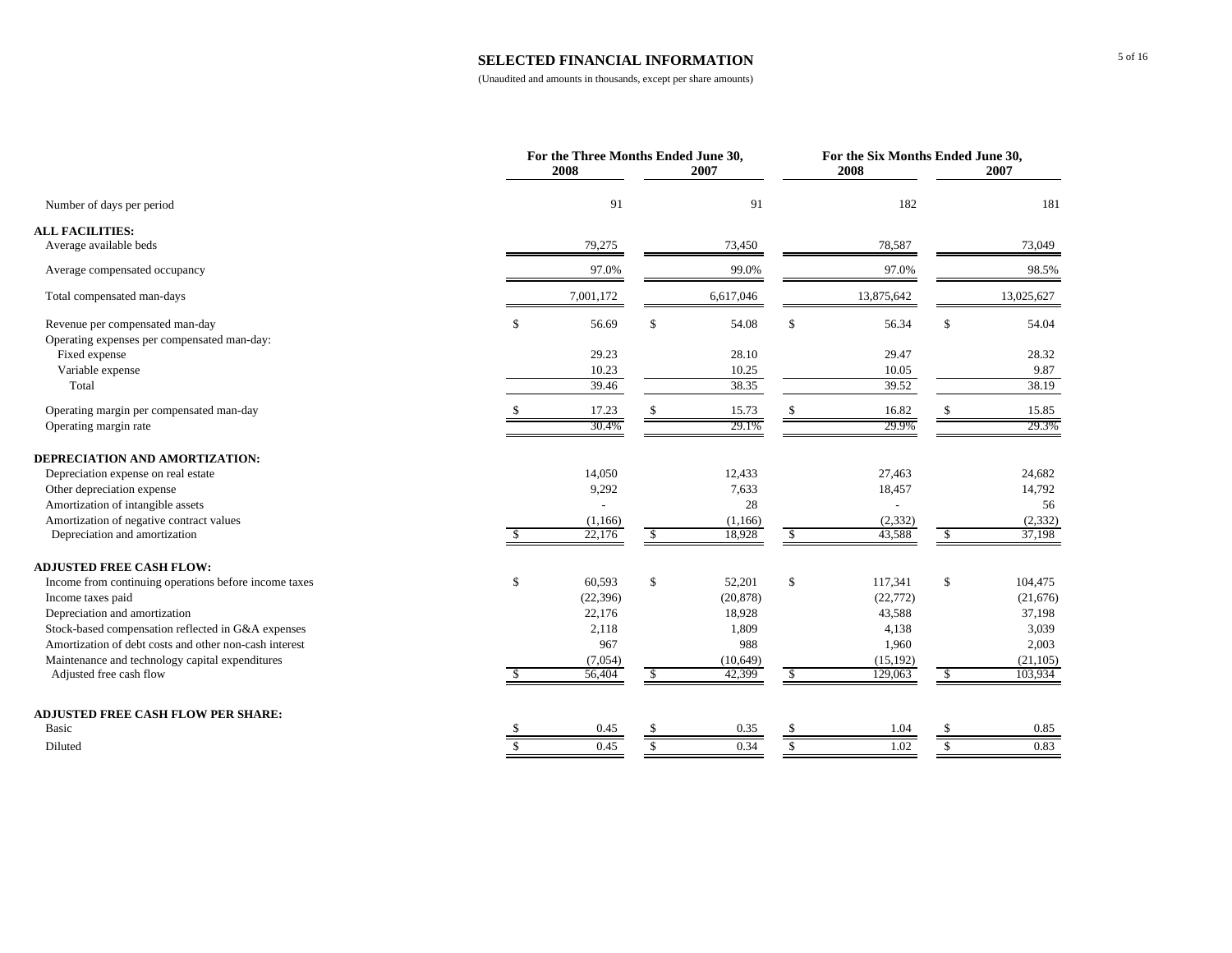#### **SELECTED FINANCIAL INFORMATION**

|                                                                                |              | For the Three Months Ended June 30,<br>2008 | 2007          |               | For the Six Months Ended June 30,<br>2008 |              | 2007      |
|--------------------------------------------------------------------------------|--------------|---------------------------------------------|---------------|---------------|-------------------------------------------|--------------|-----------|
| <b>MANAGED ONLY FACILITIES:</b>                                                |              |                                             |               |               |                                           |              |           |
| Management revenue                                                             | \$           | 92,239                                      | \$<br>89,320  | \$            | 184,451                                   | \$           | 176,206   |
| Operating expenses:                                                            |              |                                             |               |               |                                           |              |           |
| Fixed expense                                                                  |              | 59,816                                      | 56,198        |               | 120,060                                   |              | 111,494   |
| Variable expense                                                               |              | 20,281                                      | 20,138        |               | 41,202                                    |              | 38,356    |
| Total                                                                          |              | 80,097                                      | 76,336        |               | 161,262                                   |              | 149,850   |
| Contribution                                                                   | $\mathbb{S}$ | 12,142                                      | \$<br>12,984  | $\mathcal{S}$ | 23,189                                    | $\sqrt{S}$   | 26,356    |
| Average available beds                                                         |              | 26,751                                      | 25,938        |               | 26,751                                    |              | 25,902    |
| Average compensated occupancy                                                  |              | 96.5%                                       | 97.9%         |               | 96.5%                                     |              | 97.2%     |
| Total compensated man-days                                                     |              | 2,349,144                                   | 2,311,864     |               | 4,698,530                                 |              | 4,558,085 |
| Revenue per compensated man-day<br>Operating expenses per compensated man-day: | \$           | 39.26                                       | \$<br>38.64   | $\mathbb{S}$  | 39.26                                     | \$           | 38.66     |
| Fixed expense                                                                  |              | 25.46                                       | 24.31         |               | 25.55                                     |              | 24.46     |
| Variable expense                                                               |              | 8.63                                        | 8.71          |               | 8.77                                      |              | 8.41      |
| Total                                                                          |              | 34.09                                       | 33.02         |               | 34.32                                     |              | 32.87     |
| Operating margin per compensated man-day                                       |              | 5.17                                        | 5.62          | <sup>\$</sup> | 4.94                                      | \$           | 5.79      |
| Operating margin rate                                                          |              | 13.2%                                       | 14.5%         |               | 12.6%                                     |              | 15.0%     |
| <b>OWNED AND MANAGED FACILITIES:</b>                                           |              |                                             |               |               |                                           |              |           |
| Management revenue                                                             | \$           | 304,684                                     | \$<br>268,501 | \$            | 597,300                                   | $\mathbb{S}$ | 527,741   |
| Operating expenses:                                                            |              |                                             |               |               |                                           |              |           |
| Fixed expense                                                                  |              | 144,843                                     | 129,746       |               | 288,790                                   |              | 257,409   |
| Variable expense                                                               |              | 51,346                                      | 47,663        |               | 98,311                                    |              | 90,236    |
| Total                                                                          |              | 196,189                                     | 177,409       |               | 387,101                                   |              | 347,645   |
| Contribution                                                                   | \$.          | 108,495                                     | \$<br>91,092  | $\mathcal{S}$ | 210,199                                   | \$           | 180,096   |
| Average available beds                                                         |              | 52,524                                      | 47,512        |               | 51,836                                    |              | 47,147    |
| Average compensated occupancy                                                  |              | 97.3%                                       | 99.6%         |               | 97.3%                                     |              | 99.2%     |
| Total compensated man-days                                                     |              | 4,652,028                                   | 4,305,182     |               | 9,177,112                                 |              | 8,467,542 |
| Revenue per compensated man-day                                                | $\mathbf S$  | 65.49                                       | \$<br>62.37   | $\mathbb{S}$  | 65.09                                     | \$           | 62.33     |
| Operating expenses per compensated man-day:                                    |              |                                             |               |               |                                           |              |           |
| Fixed                                                                          |              | 31.14                                       | 30.14         |               | 31.47                                     |              | 30.40     |
| Variable                                                                       |              | 11.04                                       | 11.07         |               | 10.71                                     |              | 10.66     |
| Total                                                                          |              | 42.18                                       | 41.21         |               | 42.18                                     |              | 41.06     |
| Operating margin per compensated man-day                                       |              | 23.31                                       | 21.16         |               | 22.91                                     | \$.          | 21.27     |
| Operating margin rate                                                          |              | 35.6%                                       | 33.9%         |               | 35.2%                                     |              | 34.1%     |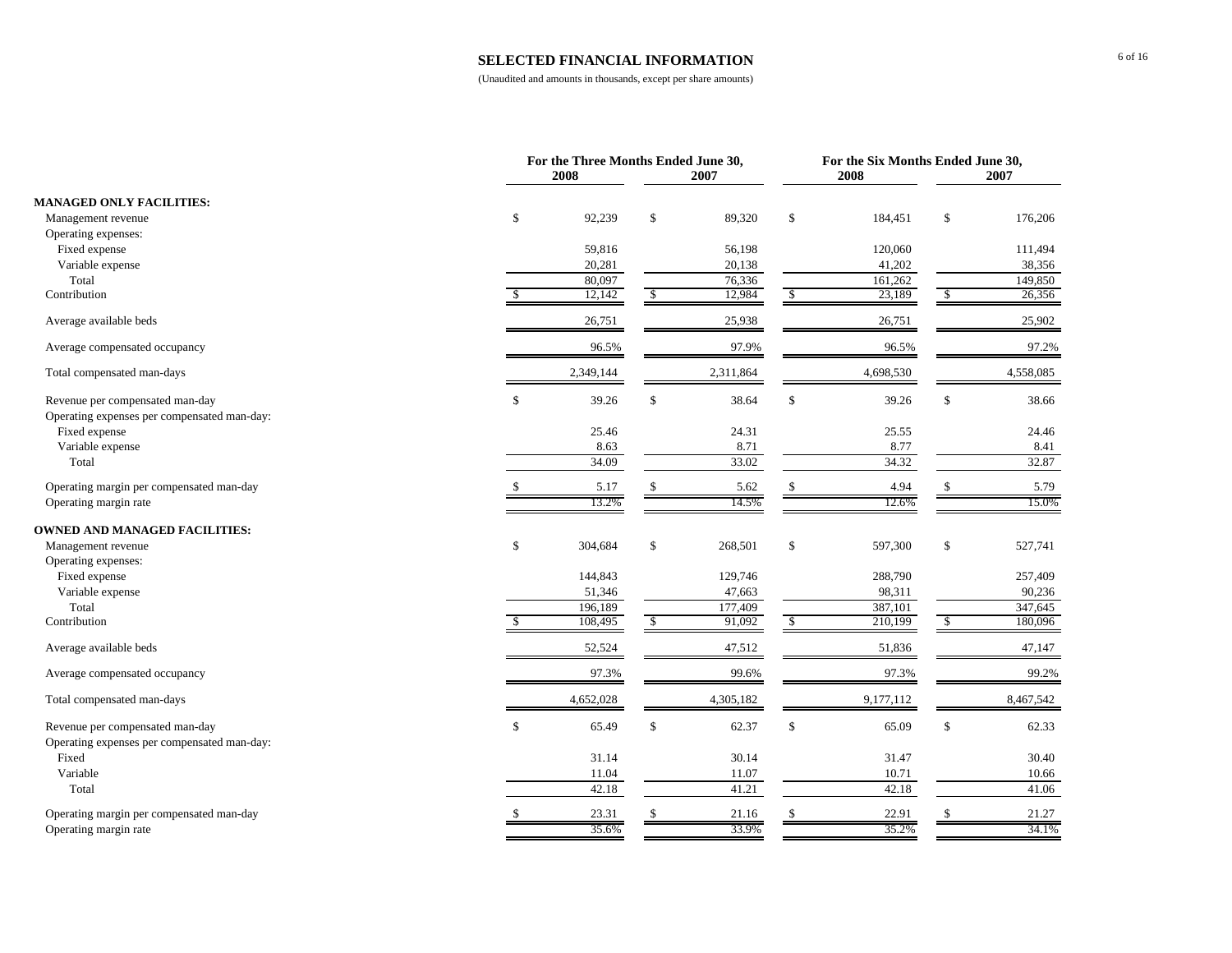## **ANALYSIS OF OUTSTANDING DEBT**

(Unaudited and amounts in thousands)

|                                  | Outstanding<br><b>Balance</b><br>12/31/2007 | Outstanding<br><b>Balance</b><br>6/30/2008 | <b>Stated</b><br><b>Interest</b><br>Rate | <b>Effective</b><br><b>Interest</b><br>Rate | 1) | <b>Maturity</b><br>Date |    | Callable/<br>Redeemable                                                                                                                                                                                     |
|----------------------------------|---------------------------------------------|--------------------------------------------|------------------------------------------|---------------------------------------------|----|-------------------------|----|-------------------------------------------------------------------------------------------------------------------------------------------------------------------------------------------------------------|
| <b>Fixed Rate:</b>               |                                             |                                            |                                          |                                             |    |                         |    |                                                                                                                                                                                                             |
| \$250.0 Million Senior Notes     | 250,000                                     | 250,000                                    | 7.50%                                    | 7.87%                                       |    | May 2011                |    | On or prior to May 1, 2006, 35% redeemable at 107.5% with proceeds<br>from equity offerings; on or after May 1, 2007, 100% redeemable at<br>various premium prices until May 1, 2009 at par                 |
| \$200.0 Million Senior Notes     | 200,967                                     | 200,822                                    | 7.50%                                    | 7.65%                                       |    | May 2011                |    | On or prior to May 1, 2006, 35% redeemable at 107.5% with proceeds<br>from equity offerings; on or after May 1, 2007, 100% redeemable at<br>various premium prices until May 1, 2009 at par                 |
| \$375.0 Million Senior Notes     | 375,000                                     | 375,000                                    | 6.25%                                    | 6.50%                                       |    | March 2013              |    | On or prior to March 15, 2008, 35% redeemable at 106.25% with<br>proceeds from equity offerings; on or after March 15, 2009, 100%<br>redeemable at various premium prices until March 15, 2011 at par       |
| \$150.0 Million Senior Notes     | 150,000                                     | 150,000                                    | 6.75%                                    | 6.99%                                       |    | January 2014            |    | On or prior to January 31, 2009, 35% redeemable at 106.75% with<br>proceeds from equity offerings; on or after January 31, 2010, 100%<br>redeemable at various premium prices until January 31, 2012 at par |
| <b>Total Fixed Rate Debt</b>     | 975,967                                     | 975,822                                    |                                          |                                             |    |                         |    |                                                                                                                                                                                                             |
| <b>Floating Rate:</b>            |                                             |                                            |                                          |                                             |    |                         |    |                                                                                                                                                                                                             |
| <b>Revolving Credit Facility</b> |                                             | 110,000                                    | 4.23%                                    | 4.76%                                       | 2) | December 2012           |    |                                                                                                                                                                                                             |
| <b>Grand Total Debt</b>          | 975,967<br>J.                               | 1,085,822                                  | 6.67%                                    | 6.96%                                       |    | 4.02                    | 3) |                                                                                                                                                                                                             |

<sup>1)</sup> Includes amortization of debt issuance costs, net of debt premiums.

<sup>2)</sup> The Company also has \$33.6 million of letters of credit outstanding under a sub-facility, which effectively reduces the Company's borrowing capacity under the Revolving Credit Facility to \$306.4 million. The Revolving currently bears interest at LIBOR plus a margin of 0.75%.

<sup>3)</sup> Represents the weighted average debt maturity in years.

## *Debt Maturity Schedule:*

| Year              | <b>Total Debt</b><br><b>Maturing</b> | % of Debt<br><b>Maturing</b> | % of Debt<br><b>Maturing</b> |
|-------------------|--------------------------------------|------------------------------|------------------------------|
| 2008              | 145                                  | 0.01%                        | 0.01%                        |
| 2009              | 290                                  | 0.03%                        | 0.04%                        |
| 2010              | 290                                  | 0.03%                        | 0.07%                        |
| 2011              | 450,097                              | 41.45%                       | 41.52%                       |
| 2012              | 110,000                              | 10.13%                       | 51.65%                       |
| <b>Thereafter</b> | 525,000                              | 48.35%                       | 100.00%                      |
|                   | 1,085,822<br>\$                      | 100.00%                      |                              |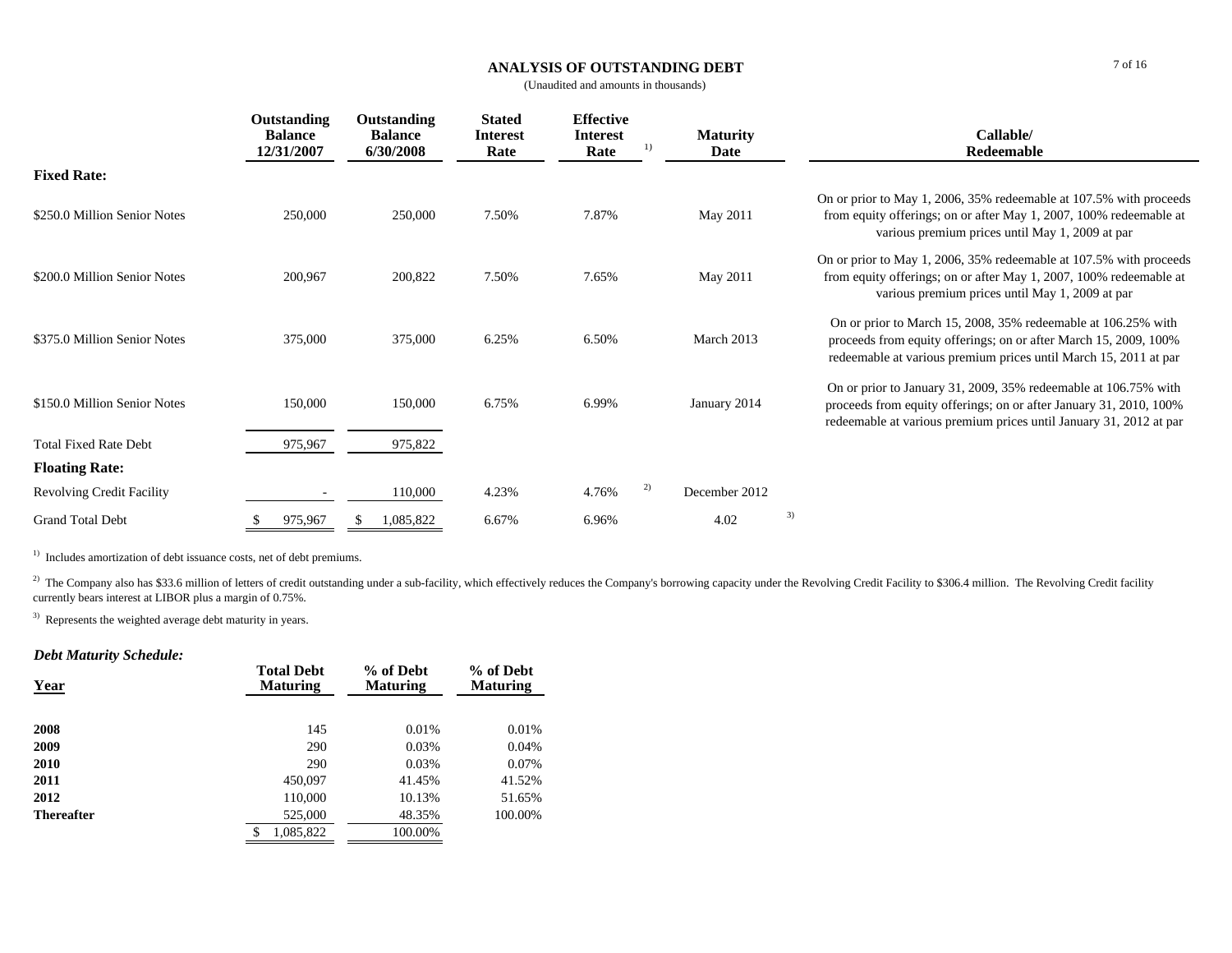#### **SELECTED OPERATING RATIOS**

## (Unaudited and amounts in thousands, except per share amounts)

|                                                                                                    |              | <b>For the Three Months Ended</b> |                 |         |              | For the Six Months Ended |                 |         |  |
|----------------------------------------------------------------------------------------------------|--------------|-----------------------------------|-----------------|---------|--------------|--------------------------|-----------------|---------|--|
|                                                                                                    |              |                                   | <b>June 30,</b> |         |              |                          | <b>June 30,</b> |         |  |
| <b>COVERAGE RATIOS:</b>                                                                            |              | 2008                              |                 | 2007    |              | 2008                     |                 | 2007    |  |
| Interest coverage ratio (Adjusted EBITDA/Interest incurred) (x)                                    |              | 5.4                               |                 | 5.0     |              | 5.4                      |                 | 5.0     |  |
| Fixed charge coverage ratio (Adjusted EBITDA/(Interest incurred + Scheduled prin pmts)) $(x)$      |              | 5.4                               |                 | 5.0     |              | 5.4                      |                 | 5.0     |  |
| Senior debt coverage ratio (Senior debt/Annualized Adjusted EBITDA) (x)                            |              | 2.8                               |                 | 2.9     |              | 2.9                      |                 | 2.9     |  |
| Total debt coverage ratio (Total debt/Annualized Adjusted EBITDA) (x)                              |              | 2.8                               |                 | 2.9     |              | 2.9                      |                 | 2.9     |  |
| Accounts receivable turnover (Annualized revenues/Accounts receivable) (x)                         |              | 6.5                               |                 | 6.8     |              | 6.4                      |                 | 6.7     |  |
| <b>DEBT/EQUITY RATIOS:</b>                                                                         |              |                                   |                 |         |              |                          |                 |         |  |
| Total debt/Total market capitalization                                                             |              | 24.0%                             |                 | 20.0%   |              | 24.0%                    |                 | 20.0%   |  |
| Total debt/Equity market capitalization                                                            |              | 31.5%                             |                 | 25.0%   |              | 31.5%                    |                 | 25.0%   |  |
| Total debt/Book equity capitalization                                                              |              | 83.0%                             |                 | 85.8%   |              | 83.0%                    |                 | 85.8%   |  |
| Total debt/Gross book value of real estate assets                                                  |              | 36.9%                             |                 | 41.2%   |              | 36.9%                    |                 | 41.2%   |  |
| <b>RETURN ON INVESTMENT RATIOS:</b>                                                                |              |                                   |                 |         |              |                          |                 |         |  |
| Annualized return on operating real estate investments                                             |              |                                   |                 |         |              |                          |                 |         |  |
| (Annualized Adjusted EBITDA/Average operating real estate investments (undepreciated book value)*) |              | 13.5%                             |                 | 14.6%   |              | 13.6%                    |                 | 14.7%   |  |
| Annualized return on total assets                                                                  |              |                                   |                 |         |              |                          |                 |         |  |
| (Annualized Adjusted EBITDA/Average total assets (undepreciated book value)*)                      |              | 12.1%                             |                 | 12.2%   |              | 12.0%                    |                 | 12.3%   |  |
|                                                                                                    |              |                                   |                 |         |              |                          |                 |         |  |
| <b>OVERHEAD RATIOS:</b>                                                                            |              |                                   |                 |         |              |                          |                 |         |  |
| Annualized general & administrative expenses/Average total assets (undepreciated book value)*      |              | 2.5%                              |                 | 2.7%    |              | 2.5%                     |                 | 2.6%    |  |
| General & administrative expenses/Total revenues                                                   |              | 5.0%                              |                 | 5.2%    |              | 5.0%                     |                 | 5.1%    |  |
| <b>INTEREST EXPENSE, NET:</b>                                                                      |              |                                   |                 |         |              |                          |                 |         |  |
| Interest income from continuing operations                                                         | $\mathbb S$  | (814)                             | $\mathbb{S}$    | (2,696) | $\mathbb{S}$ | (1,896)                  | $\mathbb{S}$    | (5,376) |  |
| Interest incurred                                                                                  |              | 17,929                            |                 | 17,035  |              | 35,229                   |                 | 34,095  |  |
| Amortization of debt costs and other non-cash interest                                             |              | 967                               |                 | 988     |              | 1,960                    |                 | 2,003   |  |
| Capitalized interest                                                                               |              | (4,148)                           |                 | (1,672) |              | (7,709)                  |                 | (3,133) |  |
| Interest expense, net                                                                              | \$.          | 13,934                            | $\sqrt{2}$      | 13,655  | $\sqrt{S}$   | 27,584                   | $\mathcal{S}$   | 27,589  |  |
| <b>EBITDA CALCULATION:</b>                                                                         |              |                                   |                 |         |              |                          |                 |         |  |
| Net income                                                                                         | $\mathbb{S}$ | 37,527                            | $\mathbb{S}$    | 32,602  | \$           | 72,525                   | $\mathbb{S}$    | 65,172  |  |
| Interest expense, net                                                                              |              | 13,934                            |                 | 13,655  |              | 27,584                   |                 | 27,589  |  |
| Depreciation and amortization                                                                      |              | 22,176                            |                 | 18,928  |              | 43,588                   |                 | 37,198  |  |
| Income tax (benefit) expense                                                                       |              | 23,066                            |                 | 19,599  |              | 44,816                   |                 | 39,303  |  |
| <b>EBITDA</b>                                                                                      | <sup>S</sup> | 96,703                            |                 | 84,784  |              | 188,513                  | -8              | 169,262 |  |
|                                                                                                    |              |                                   |                 |         |              |                          |                 |         |  |

*\*Calculated as a simple average (beginning of period plus end of period divided by 2)*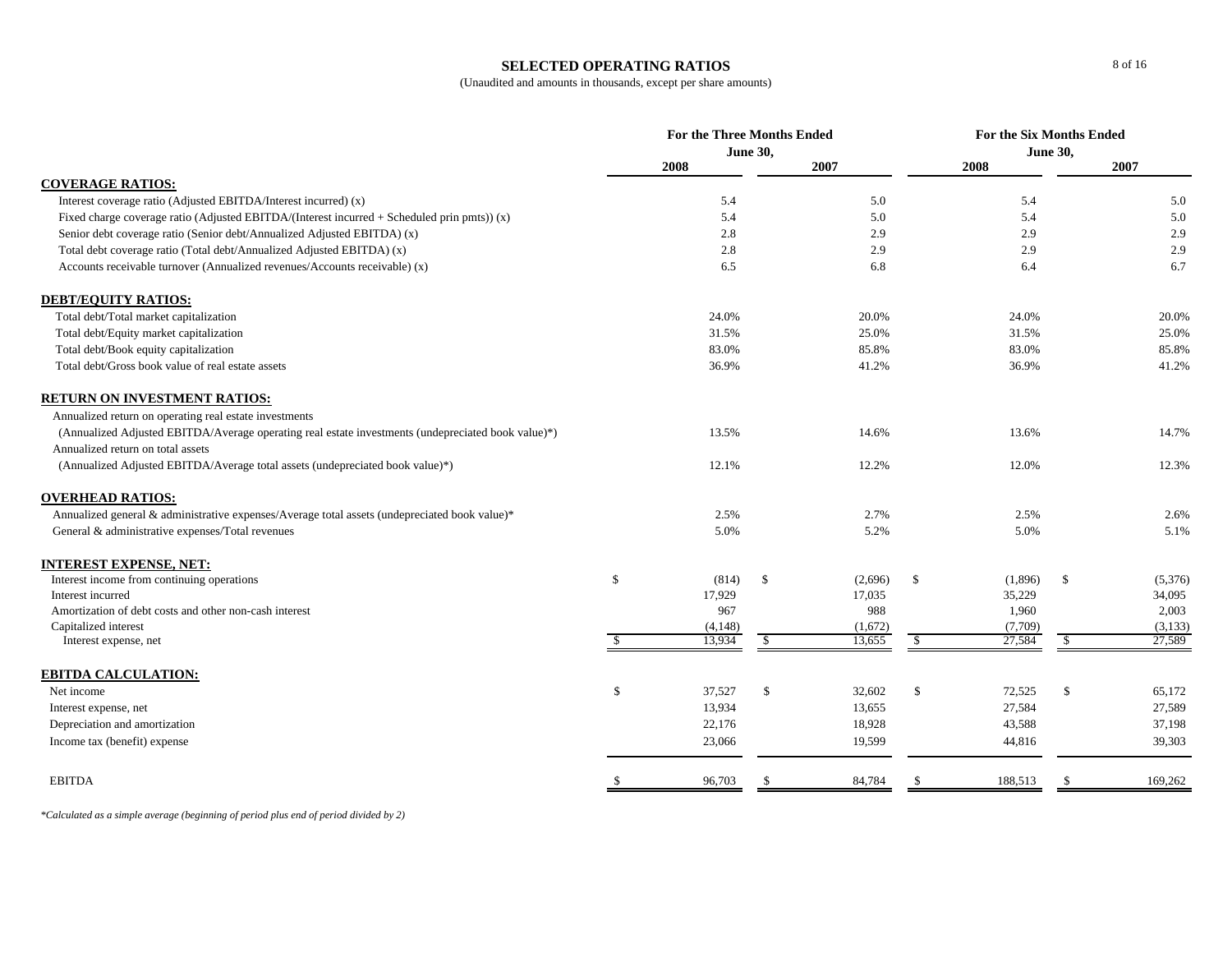| <b>Facility Name</b>                                               | <b>Year Constructed</b><br>(A) | <b>Primary Customer</b> | Design<br>Capacity (B) | <b>Security</b><br>Level | <b>Facility Type</b><br>(C) | Term       | Remaining<br><b>Renewal Options</b><br>(D) | Compensated<br>Occupancy % for<br>the Quarter ended<br>6/30/08 |
|--------------------------------------------------------------------|--------------------------------|-------------------------|------------------------|--------------------------|-----------------------------|------------|--------------------------------------------|----------------------------------------------------------------|
| <b>Owned and Managed Facilities:</b>                               |                                |                         |                        |                          |                             |            |                                            |                                                                |
| Central Arizona Detention Center<br>Florence, Arizona              | 1994, 1998                     | <b>USMS</b>             | 2,304                  | Multi                    | Detention                   | $Sep-08$   |                                            | 125.61%                                                        |
| Eloy Detention Center<br>Eloy, Arizona                             | 1995, 1996                     | ICE                     | 1,500                  | Medium                   | Detention                   | Indefinite |                                            | 96.73%                                                         |
| <b>Florence Correctional Center</b><br>Florence, Arizona           | 1999, 2004                     | <b>USMS</b>             | 1,824                  | Multi                    | Correctional                | $Sep-08$   |                                            | 126.95%                                                        |
| Red Rock Correctional Center<br>Eloy, Arizona                      | 2006                           | State of Alaska         | 1,596                  | Medium                   | Correctional                | $Jun-09$   | $(5)$ 1 year                               | 86.35%                                                         |
| Saguaro Correctional Facility<br>Eloy, Arizona                     | 2007                           | State of Hawaii         | 1,896                  | Medium                   | Correctional                | $Jun-09$   | $(1)$ 2 year                               | 95.75%                                                         |
| California City Correctional Center<br>California City, California | 1999                           | <b>BOP</b>              | 2,304                  | Medium                   | Correctional                | Sep-08     | $(2)$ 1 year                               | 114.39%                                                        |
| San Diego Correctional Facility (E)<br>San Diego, California       | 1999, 2000                     | ICE                     | 1,154                  | Minimum/<br>Medium       | Detention                   | $Jun-08$   | $(5)$ 3 year                               | 103.99%                                                        |
| <b>Bent County Correctional Facility</b><br>Las Animas, Colorado   | 1992, 1997, 2008               | State of Colorado       | 1,420                  | Medium                   | Correctional                | $Jun-09$   | $(1)$ 1 year                               | 57.78%                                                         |
| Crowley County Correctional Facility<br>Olney Springs, Colorado    | 1998, 2004                     | State of Colorado       | 1,794                  | Medium                   | Correctional                | $Jun-09$   | $(1)$ 1 year                               | 91.73%                                                         |
| Huerfano County Correctional Center (F)<br>Walsenburg, Colorado    | 1997                           | State of Colorado       | 752                    | Medium                   | Correctional                | $Jun-09$   | $(1)$ 1 year                               | 101.27%                                                        |
| Kit Carson Correctional Center<br>Burlington, Colorado             | 1998, 2008                     | State of Colorado       | 1,488                  | Medium                   | Correctional                | $Jun-09$   | $(1)$ 1 year                               | 61.62%                                                         |
| Coffee Correctional Facility (G)<br>Nicholls, Georgia              | 1998, 1999                     | State of Georgia        | 1,524                  | Medium                   | Correctional                | $Jun-09$   | $(20)$ 1 year                              | 110.59%                                                        |
| McRae Correctional Facility<br>McRae, Georgia                      | 2000, 2002                     | <b>BOP</b>              | 1,524                  | Medium                   | Correctional                | $Nov-08$   | $(4)$ 1 year                               | 113.49%                                                        |
| <b>Stewart Detention Center</b><br>Lumpkin, Georgia                | 2004                           | ICE                     | 1,752                  | Medium                   | Correctional                | Indefinite |                                            | 96.64%                                                         |
| Wheeler Correctional Facility (G)<br>Alamo, Georgia                | 1998, 1999                     | State of Georgia        | 1,524                  | Medium                   | Correctional                | $Jun-09$   | $(20)$ 1 year                              | 110.44%                                                        |
| <b>Leavenworth Detention Center</b><br>Leavenworth, Kansas         | 1992, 2000, 2004,<br>2008      | <b>USMS</b>             | 1,033                  | Maximum                  | Detention                   | $Dec-11$   | $(3)$ 5 year                               | 105.61%                                                        |
| Lee Adjustment Center<br>Beattyville, Kentucky                     | 1990                           | <b>State of Vermont</b> | 816                    | Minimum/<br>Medium       | Correctional                | $Jun-09$   | $(2)$ 2 year                               | 92.59%                                                         |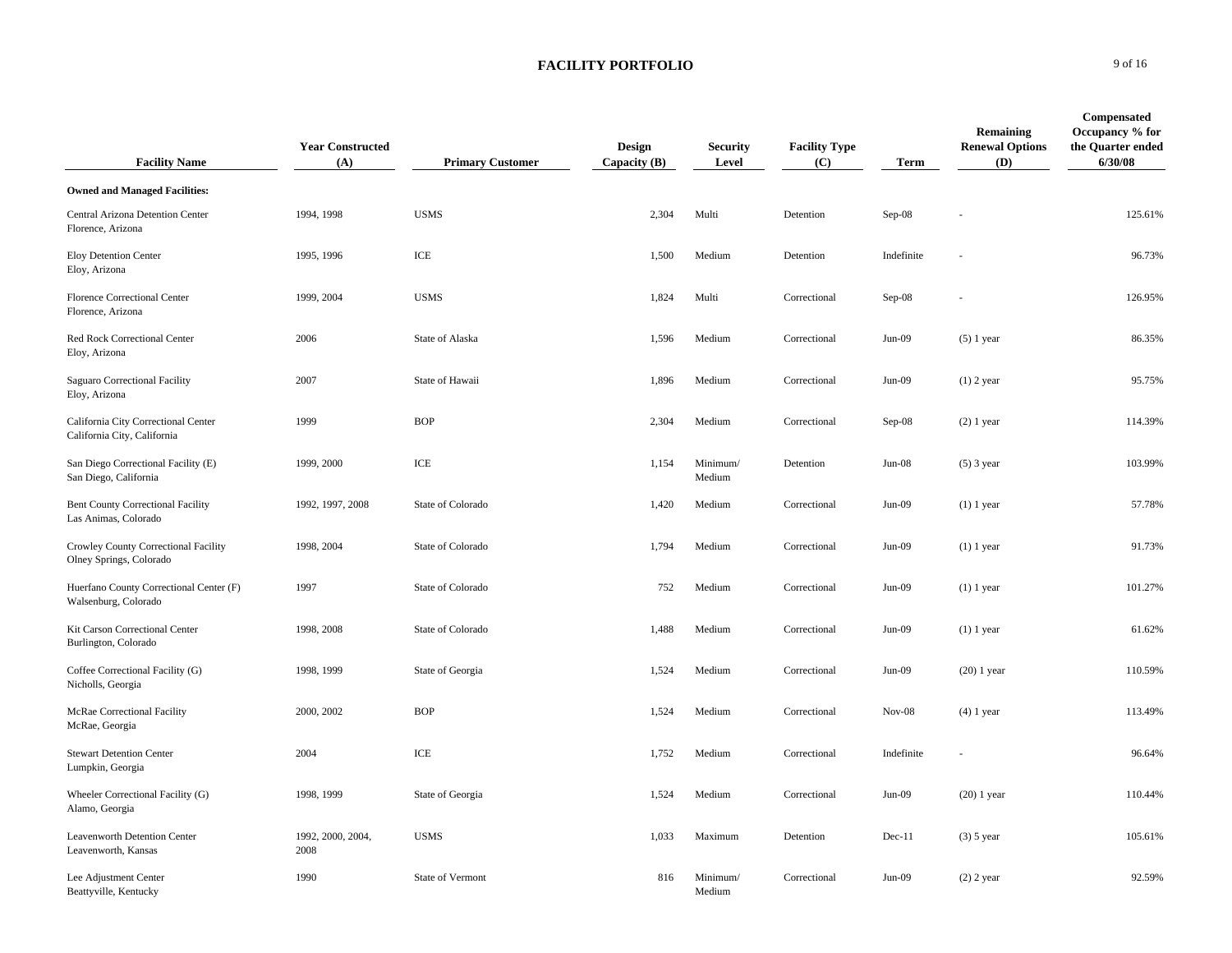| <b>Facility Name</b>                                                   | <b>Year Constructed</b><br>(A) | <b>Primary Customer</b>  | <b>Design</b><br>Capacity $(B)$ | <b>Security</b><br>Level | <b>Facility Type</b><br>(C) | Term       | Remaining<br><b>Renewal Options</b><br>(D) | Compensated<br>Occupancy % for<br>the Quarter ended<br>6/30/08 |
|------------------------------------------------------------------------|--------------------------------|--------------------------|---------------------------------|--------------------------|-----------------------------|------------|--------------------------------------------|----------------------------------------------------------------|
| Marion Adjustment Center<br>St. Mary, Kentucky                         | 1955, 1988                     | Commonwealth of Kentucky | 826                             | Minimum                  | Correctional                | Dec-07     | $(3)$ 2 year                               | 95.53%                                                         |
| Otter Creek Correctional Center (H)<br>Wheelwright, Kentucky           | 1993                           | Commonwealth of Kentucky | 656                             | Minimum/<br>Medium       | Correctional                | Jul-09     | $(3)$ 2 year                               | 94.57%                                                         |
| Prairie Correctional Facility<br>Appleton, Minnesota                   | 1991                           | State of Minnesota       | 1,600                           | Medium                   | Correctional                | $Jun-09$   | $(3)$ 1 year                               | 92.16%                                                         |
| Tallahatchie County Correctional Facility (I)<br>Tutwiler, Mississippi | 2000, 2007, 2008               | State of California      | 2,544                           | Medium                   | Correctional                | $Jun-11$   | Indefinite                                 | 90.00%                                                         |
| Crossroads Correctional Center (J)<br>Shelby, Montana                  | 1999                           | State of Montana         | 664                             | Multi                    | Correctional                | Aug-09     | $(5)$ 2 year                               | 91.50%                                                         |
| Cibola County Corrections Center<br>Milan, New Mexico                  | 1994, 1999                     | <b>BOP</b>               | 1,129                           | Medium                   | Correctional                | $Sep-08$   | $(2)$ 1 year                               | 101.23%                                                        |
| New Mexico Women's Correctional Facility<br>Grants, New Mexico         | 1989, 2000                     | State of New Mexico      | 596                             | Multi                    | Correctional                | $Jun-09$   |                                            | 97.32%                                                         |
| <b>Torrance County Detention Facility</b><br>Estancia, New Mexico      | 1990, 1997                     | <b>USMS</b>              | 910                             | Multi                    | Detention                   | Indefinite |                                            | 85.11%                                                         |
| Northeast Ohio Correctional Center<br>Youngstown, Ohio                 | 1997                           | <b>BOP</b>               | 2,016                           | Medium                   | Correctional                | May-09     | $(3)$ 2 year                               | 97.01%                                                         |
| Cimarron Correctional Facility (K)<br>Cushing, Oklahoma                | 1997                           | State of Oklahoma        | 1,032                           | Medium                   | Correctional                | $Jun-09$   |                                            | 99.81%                                                         |
| Davis Correctional Facility (K)<br>Holdenville, Oklahoma               | 1996                           | State of Oklahoma        | 1,010                           | Medium                   | Correctional                | $Jun-09$   |                                            | 100.69%                                                        |
| Diamondback Correctional Facility<br>Watonga, Oklahoma                 | 1998, 2000                     | State of Arizona         | 2,160                           | Medium                   | Correctional                | May-09     | $(3)$ 1 year                               | 99.72%                                                         |
| North Fork Correctional Facility<br>Sayre, Oklahoma                    | 1998, 2007                     | State of California      | 2,400                           | Medium                   | Correctional                | $Jun-11$   | Indefinite                                 | 75.77%                                                         |
| West Tennessee Detention Facility<br>Mason, Tennessee                  | 1990, 1996                     | <b>USMS</b>              | 600                             | Multi                    | Detention                   | Feb-09     |                                            | 95.93%                                                         |
| Shelby Training Center (L)<br>Memphis, Tennessee                       | 1986, 1995                     | Shelby County, TN        | 200                             | Secure                   | Juvenile                    | Jul-08     |                                            | 71.84%                                                         |
| Whiteville Correctional Facility (M)<br>Whiteville, Tennessee          | 1998                           | State of Tennessee       | 1,536                           | Medium                   | Correctional                | Sep-08     | $(2)$ 1 year                               | 96.82%                                                         |
| Bridgeport Pre-Parole Transfer Facility<br>Bridgeport, Texas           | 1989                           | <b>State of Texas</b>    | 200                             | Medium                   | Correctional                | Feb-09     | $(2)$ 1 year                               | 100.00%                                                        |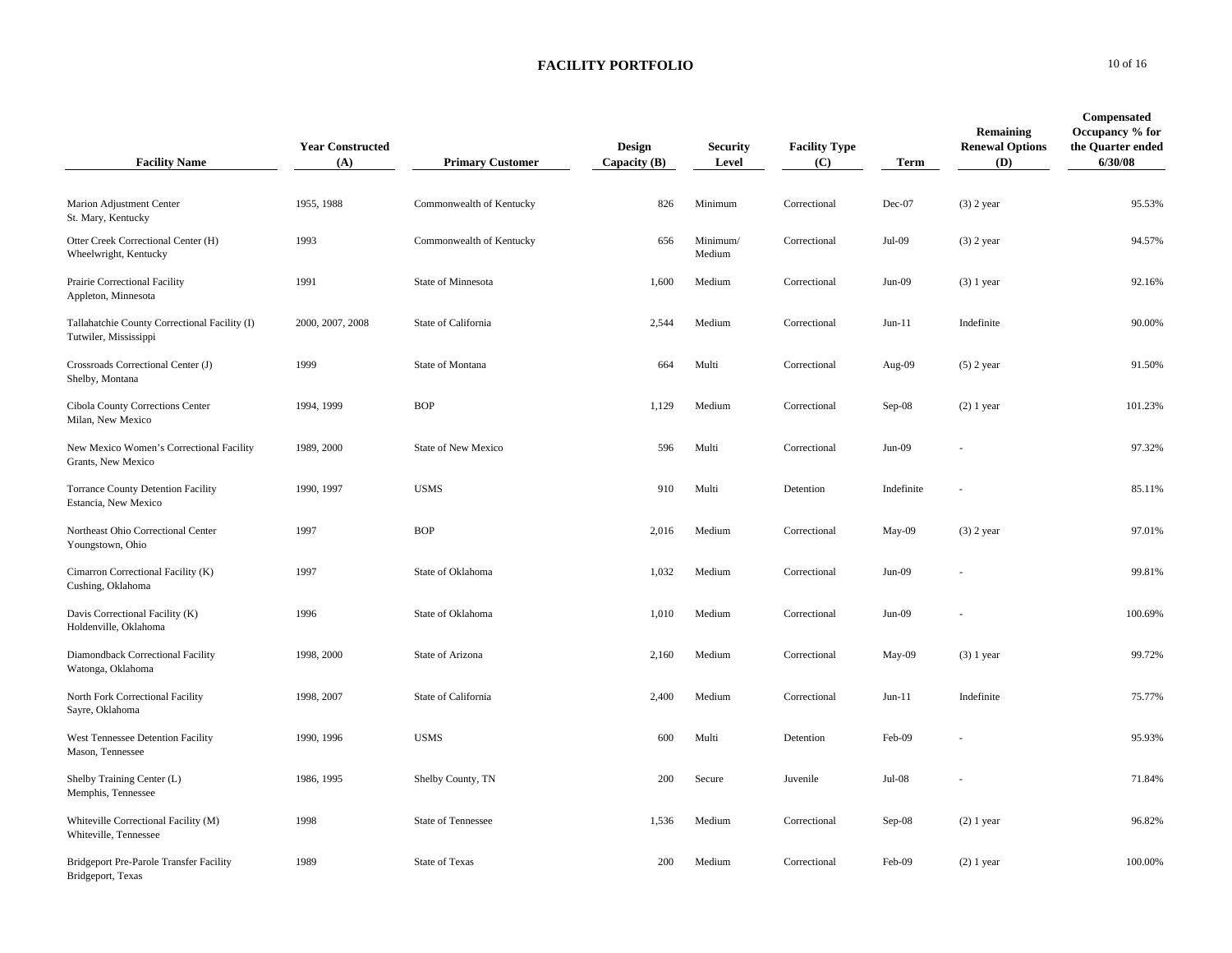| <b>Facility Name</b>                                                                     | <b>Year Constructed</b><br>(A) | <b>Primary Customer</b> | Design<br>Capacity $(B)$ | <b>Security</b><br>Level | <b>Facility Type</b><br>(C) | Term       | Remaining<br><b>Renewal Options</b><br>(D) | Compensated<br>Occupancy % for<br>the Quarter ended<br>6/30/08 |
|------------------------------------------------------------------------------------------|--------------------------------|-------------------------|--------------------------|--------------------------|-----------------------------|------------|--------------------------------------------|----------------------------------------------------------------|
| <b>Eden Detention Center</b><br>Eden, Texas                                              | 1990                           | <b>BOP</b>              | 1,422                    | Medium                   | Correctional                | Apr- $11$  | $(3)$ 2 year                               | 107.71%                                                        |
| <b>Houston Processing Center</b><br>Houston, Texas                                       | 1984, 2005                     | ICE                     | 905                      | Medium                   | Detention                   | Sep-08     |                                            | 94.36%                                                         |
| <b>Laredo Processing Center</b><br>Laredo, Texas                                         | 1985, 1990                     | ICE                     | 258                      | Minimum/<br>Medium       | Detention                   | Indefinite |                                            | 138.34%                                                        |
| Webb County Detention Center<br>Laredo, Texas                                            | 1998                           | <b>USMS</b>             | 480                      | Medium                   | Detention                   | $Nov-12$   | $(1)$ 5 year                               | 126.30%                                                        |
| Mineral Wells Pre-Parole Transfer Facility<br>Mineral Wells, Texas                       | 1995                           | <b>State of Texas</b>   | 2,103                    | Minimum                  | Correctional                | Feb-09     | $(2)$ 1 year                               | 99.00%                                                         |
| T. Don Hutto Residential Center<br>Taylor, Texas                                         | 1997                           | ICE                     | 512                      | Non-secure               | Detention                   | Indefinite |                                            | 100.00%                                                        |
| D.C. Correctional Treatment Facility (N)<br>Washington D.C.                              | 1992                           | District of Columbia    | 1,500                    | Medium                   | Detention                   | $Mar-17$   |                                            | 59.10%                                                         |
| Total design capacity for Owned and Managed Facilities (41 Owned and Managed Facilities) |                                |                         | 53,464                   |                          |                             |            |                                            |                                                                |
| <b>Managed Only Facilities:</b>                                                          |                                |                         |                          |                          |                             |            |                                            |                                                                |
| <b>Bay Correctional Facility</b><br>Panama City, Florida                                 | N/A                            | State of Florida        | 985                      | Medium                   | Correctional                | $Jun-10$   | Indefinite                                 | 99.41%                                                         |
| Bay County Jail and Annex (O)<br>Panama City, Florida                                    | N/A                            | Bay County, FL          | 1,150                    | Multi                    | Detention                   | $Sep-12$   | $(1)$ 6 year                               | 82.22%                                                         |
| Citrus County Detention Facility<br>Lecanto, Florida                                     | N/A                            | Citrus County, FL       | 760                      | Multi                    | Detention                   | $Sep-15$   | Indefinite                                 | 85.34%                                                         |
| Gadsden Correctional Institution<br>Quincy, Florida                                      | N/A                            | State of Florida        | 1,520                    | Minimum/<br>Medium       | Correctional                | $Jun-10$   | Indefinite                                 | 99.10%                                                         |
| Hernando County Jail<br>Brooksville, Florida                                             | N/A                            | Hernando County, FL     | 876                      | Multi                    | Detention                   | $Oct-10$   |                                            | 81.79%                                                         |
| Lake City Correctional Facility<br>Lake City, Florida                                    | N/A                            | State of Florida        | 893                      | Secure                   | Correctional                | $Jun-09$   | Indefinite                                 | 100.00%                                                        |
| Idaho Correctional Center<br>Boise, Idaho                                                | N/A                            | State of Idaho          | 1,270                    | Minimum/<br>Medium       | Correctional                | Jun-09     |                                            | 116.80%                                                        |
| Marion County Jail<br>Indianapolis, Indiana                                              | N/A                            | Marion County, IN       | 1,030                    | Multi                    | Detention                   | $Dec-17$   | $(10)$ 1 year                              | 104.80%                                                        |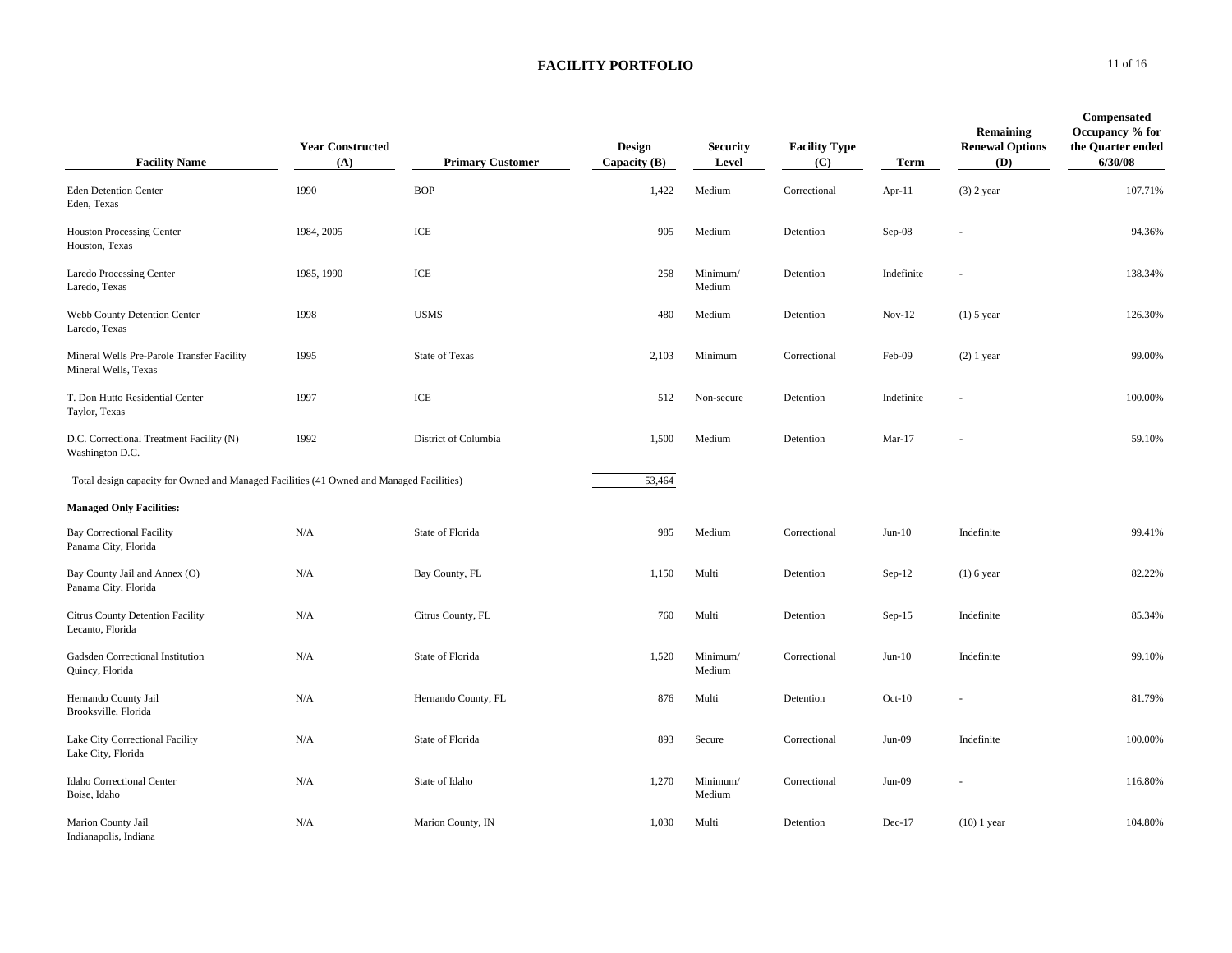| <b>Facility Name</b>                                             | <b>Year Constructed</b><br>(A) | <b>Primary Customer</b>    | Design<br>Capacity (B) | <b>Security</b><br>Level | <b>Facility Type</b><br>(C) | <b>Term</b> | Remaining<br><b>Renewal Options</b><br>(D) | Compensated<br>Occupancy % for<br>the Quarter ended<br>6/30/08 |
|------------------------------------------------------------------|--------------------------------|----------------------------|------------------------|--------------------------|-----------------------------|-------------|--------------------------------------------|----------------------------------------------------------------|
| Winn Correctional Center<br>Winnfield, Louisiana                 | N/A                            | State of Louisiana         | 1,538                  | Medium/<br>Maximum       | Correctional                | Sep-08      |                                            | 95.10%                                                         |
| <b>Delta Correctional Facility</b><br>Greenwood, Mississippi     | N/A                            | State of Mississippi       | 1,172                  | Minimum/<br>Medium       | Correctional                | Jul-09      |                                            | 93.39%                                                         |
| Wilkinson County Correctional Facility<br>Woodville, Mississippi | N/A                            | State of Mississippi       | 1,000                  | Medium                   | Correctional                | Jul-09      | $(1)$ 1 year                               | 98.75%                                                         |
| Elizabeth Detention Center<br>Elizabeth, New Jersey              | N/A                            | ICE                        | 300                    | Minimum                  | Detention                   | $Sep-08$    | $(5)$ 3 year                               | 100.00%                                                        |
| Camino Nuevo Correctional Center (P)<br>Albuquerque, New Mexico  | N/A                            | <b>State of New Mexico</b> | 192                    | Multi                    | Correctional                | $Mar-10$    |                                            | 2.67%                                                          |
| <b>Silverdale Facilities</b><br>Chattanooga, Tennessee           | N/A                            | Hamilton County, TN        | 918                    | Multi                    | Detention                   | Dec-08      | Indefinite                                 | 79.33%                                                         |
| South Central Correctional Center<br>Clifton, Tennessee          | N/A                            | <b>State of Tennessee</b>  | 1,676                  | Medium                   | Correctional                | $Jun-10$    | $(1)$ 2 year                               | 97.04%                                                         |
| Metro-Davidson County Detention Facility<br>Nashville, Tennessee | N/A                            | Davidson County, TN        | 1,092                  | Multi                    | Detention                   | Jul-09      |                                            | 99.39%                                                         |
| Hardeman County Correctional Facility<br>Whiteville, Tennessee   | N/A                            | <b>State of Tennessee</b>  | 2,016                  | Medium                   | Correctional                | May-09      | $(3)$ 3 year                               | 97.24%                                                         |
| B. M. Moore Correctional Center<br>Overton, Texas                | N/A                            | <b>State of Texas</b>      | 500                    | Minimum/<br>Medium       | Correctional                | Jan-09      |                                            | 99.69%                                                         |
| <b>Bartlett State Jail</b><br>Bartlett, Texas                    | N/A                            | <b>State of Texas</b>      | 1,049                  | Minimum/<br>Medium       | Correctional                | Jan-09      | $(2)$ 1 year                               | 99.80%                                                         |
| Bradshaw State Jail<br>Henderson, Texas                          | N/A                            | <b>State of Texas</b>      | 1,980                  | Minimum/<br>Medium       | Correctional                | Jan-09      | $(2)$ 1 year                               | 99.21%                                                         |
| Dawson State Jail<br>Dallas, Texas                               | N/A                            | <b>State of Texas</b>      | 2,216                  | Minimum/<br>Medium       | Correctional                | $Jan-09$    | $(2)$ 1 year                               | 98.97%                                                         |
| <b>Diboll Correctional Center</b><br>Diboll, Texas               | N/A                            | <b>State of Texas</b>      | 518                    | Minimum/<br>Medium       | Correctional                | Jan-09      |                                            | 99.85%                                                         |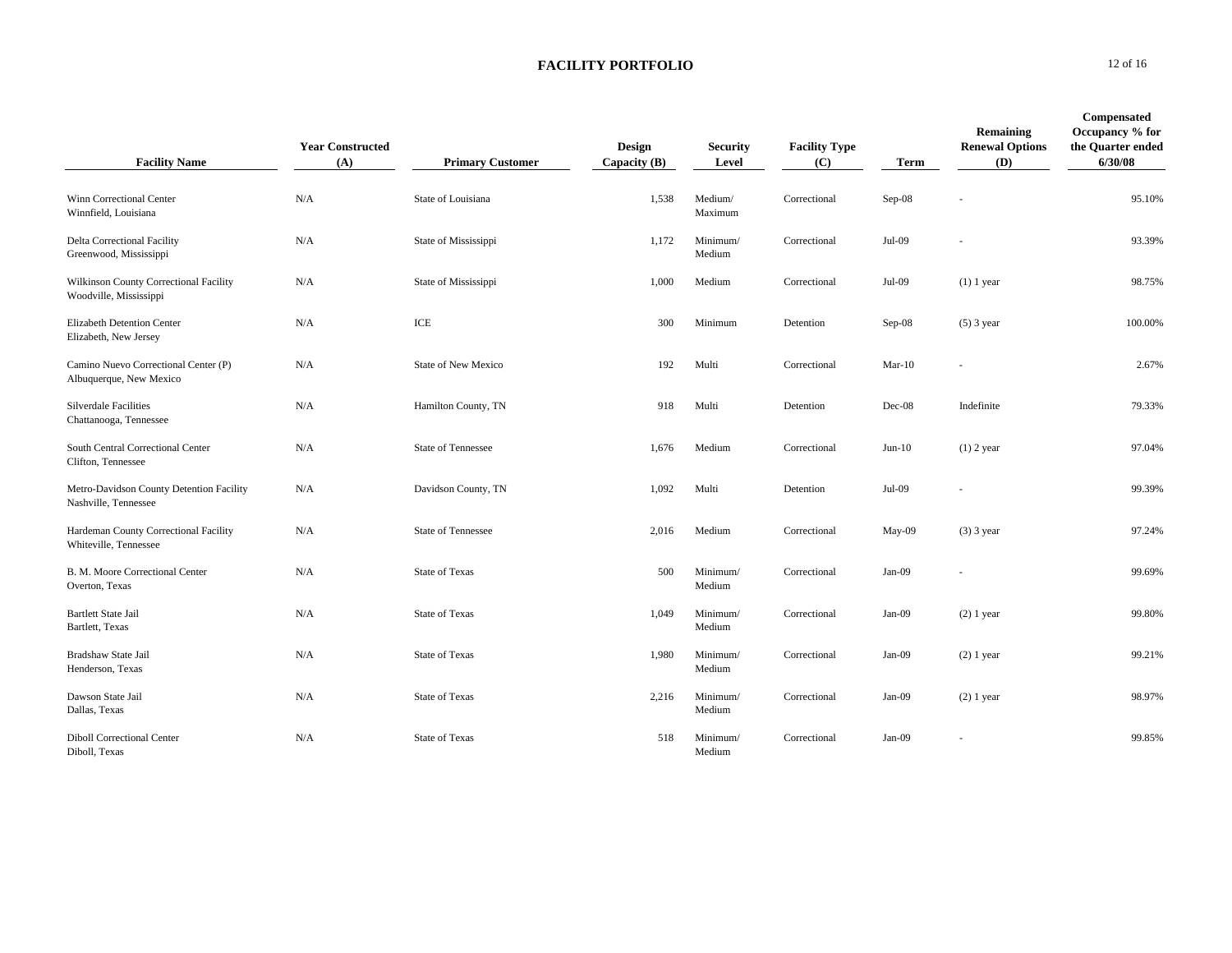| <b>Facility Name</b>                                                           | <b>Year Constructed</b><br>(A) | <b>Primary Customer</b> | <b>Design</b><br>Capacity (B) | <b>Security</b><br>Level | <b>Facility Type</b><br>(C) | Term     | Remaining<br><b>Renewal Options</b><br>(D) | Compensated<br>Occupancy % for<br>the Quarter ended<br>6/30/08 |
|--------------------------------------------------------------------------------|--------------------------------|-------------------------|-------------------------------|--------------------------|-----------------------------|----------|--------------------------------------------|----------------------------------------------------------------|
| Lindsey State Jail<br>Jacksboro, Texas                                         | N/A                            | <b>State of Texas</b>   | 1,031                         | Minimum/<br>Medium       | Correctional                | $Jan-09$ | $(2)$ 1 year                               | 99.53%                                                         |
| Willacy State Jail<br>Raymondville, Texas                                      | N/A                            | <b>State of Texas</b>   | 1,069                         | Minimum/<br>Medium       | Correctional                | $Jan-09$ | $(2)$ 1 year                               | 99.78%                                                         |
| Total design capacity for Managed Only Facilities (24 Managed Only Facilities) |                                |                         | 26,751                        |                          |                             |          |                                            |                                                                |
| Total design capacity for All Facilities as of June 30, 2008                   |                                |                         | 80,215                        |                          |                             |          |                                            |                                                                |

#### **Expansion and Development Projects:**

| <b>Facility Name</b>                                                   | <b>Estimated</b><br>Completion             | <b>Potential Customer(s)</b>            | Design<br>Capacity $(B)$ | Project<br><b>Description</b> |
|------------------------------------------------------------------------|--------------------------------------------|-----------------------------------------|--------------------------|-------------------------------|
| Tallahatchie County Correctional Facility (I)<br>Tutwiler, Mississippi | Third quarter 2008                         | State of California                     | 128                      | Expansion of owned facility   |
| Cimarron Correctional Facility (K)<br>Cushing, Oklahoma                | Third quarter 2008                         | Various states                          | 660                      | Expansion of owned facility   |
| Davis Correctional Facility (K)<br>Holdenville, Oklahoma               | Third quarter 2008                         | Various states                          | 660                      | Expansion of owned facility   |
| <b>Adams County Correctional Center</b><br>Adams County, Mississippi   | Fourth quarter 2008                        | Federal and/or various states           | 2,232                    | New owned facility            |
| La Palma Correctional Center<br>Eloy, Arizona                          | Third quarter 2008 -<br>First quarter 2009 | State of California                     | 3,060                    | New owned facility            |
| <b>Trousdale Correctional Center</b><br>Hartsville, Tennessee          | Fourth quarter 2009                        | Federal and/or various states           | 2,040                    | New owned facility            |
| Nevada Southern Detention Center<br>Pahrump, Nevada                    | Fourth quarter 2009                        | Office of the Federal Detention Trustee | 1,072                    | New owned facility            |

**Projected design capacity for All Facilities** 90,067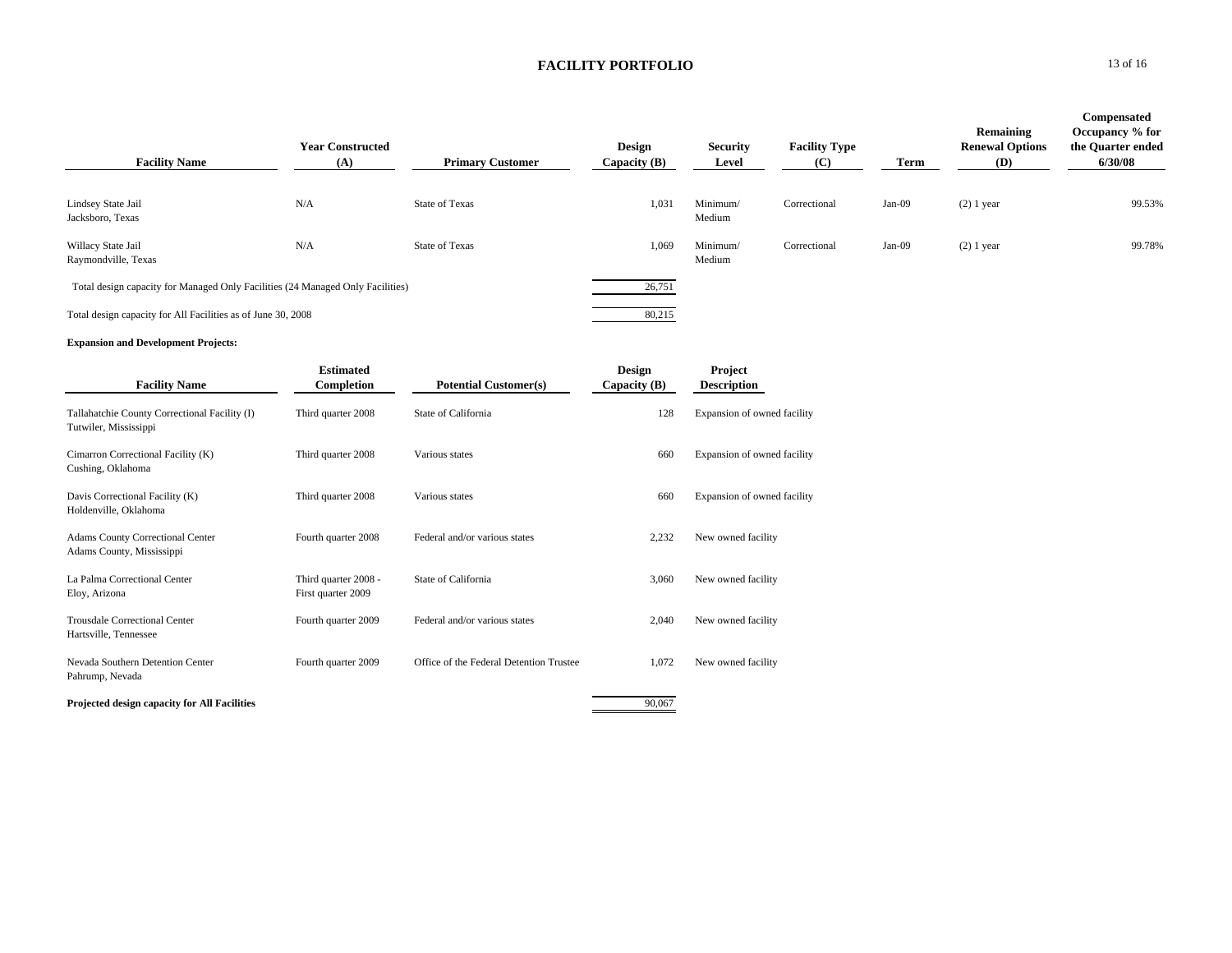| <b>Facility Name</b>                                    | <b>Year Constructed</b><br>(A) | <b>Primary Customer</b>             | <b>Design</b><br>Capacity (B) | <b>Security</b><br>Level | <b>Facility Type</b><br>(C) | Term     | Remaining<br><b>Renewal Options</b><br>(D) | Compensated<br>Occupancy % for<br>the Quarter ended<br>6/30/08 |
|---------------------------------------------------------|--------------------------------|-------------------------------------|-------------------------------|--------------------------|-----------------------------|----------|--------------------------------------------|----------------------------------------------------------------|
| <b>Leased Facilities:</b>                               |                                |                                     |                               |                          |                             |          |                                            |                                                                |
| Leo Chesney Correctional Center<br>Live Oak, California | 1989                           | <b>Cornell Corrections</b>          | 240                           | Minimum                  | Owned/Leased                | $Sep-10$ | $\sim$                                     | N/A                                                            |
| Queensgate Correctional Facility<br>Cincinnati, Ohio    | 1906                           | Hamilton County, OH                 | 850                           | Medium                   | Owned/Leased                | Mar-09   | $(4)$ 1 year                               | N/A                                                            |
| Community Education Partners (Q)<br>Houston, Texas      | N/A                            | <b>Community Education Partners</b> | $\sim$                        | Non-secure               | Owned/Leased                | $Jun-09$ | $(4)$ 1 year                               | N/A                                                            |

(A) The year constructed represents the initial completion of the facility's construction, as well as significant additions to the facility that occurred at a later date.

(B) Design capacity measures the number of beds, and accordingly, the number of inmates each facility is designed to accommodate. Facilities housing detainees on a short term basis may exceed the original intended design capacity for sentenced inmates due to the lower level of services required by detainees in custody for a brief period. From time to time, we may evaluate the design capacity of our facilities based on the customers using the facilities, and the ability to reconfigure space with minimal capital outlays. We believe design capacity is an appropriate measure for evaluating prison operations, because the revenue generated by each facility is based on a per diem or monthly rate per inmate housed at the facility paid by the corresponding contracting governmental entity.

(C) We manage numerous facilities that have more than a single function (i.e., housing both long-term sentenced adult prisoners and pre-trial detainees). The primary functional categories into which facility types are identified was determined by the relative size of prisoner populations in a particular facility on June 30, 2008. If, for example, a 1,000-bed facility housed 900 adult prisoners with sentences in excess of one year and 100 pre-trial detainees, the primary functional category to which it would be assigned would be that of correction facilities and not detention facilities. It should be understood that the primary functional category to which multi-user facilities are assigned may change from time to time.

(D) Remaining renewal options represents the number of renewals options, if applicable, and the remaining term of each option renewal.

(E) The facility is subject to a ground lease with the County of San Diego whereby the initial lease term is 18 years from the commencement of the contract, as defined. The County has the right to

buy out all, or designated portions of, the premises at various times prior to the expiration of the term at a price generally equal to the cost of the premises, or the designated portion of the premises,

less an allowance for the amortization over a 20-year period. Upon expiration of the lease, ownership of the facility automatically reverts to the County of San Diego.

(F) The facility is subject to a purchase option held by Huerfano County which grants Huerfano County the right to purchase the facility upon an early termination of the contract at a price generally equal to the cost of the facility plus 80% of the percentage increase in the Consumer Price Index, cumulated annually.

(G) The facility is subject to a purchase option held by the Georgia Department of Corrections, or GDOC, which grants the GDOC the right to purchase the facility for the lesser of the facility's depreciated book value or fair market value at any time during the term of the contract between us and the GDOC.

(I) The facility is subject to a purchase option held by the Tallahatchie County Correctional Authority which grants Tallahatchie County Correctional Authority the right to purchase the facility at (H) The facility is subject to a deed of conveyance with the city of Wheelwright, KY which includes provisions that would allow assumption of ownership by the city of Wheelwright under the following occurrences: (1) we cea the facility for more than two years, (2) our failure to maintain at least one employee for a period of sixty consecutive days, or (3) a conversion to a maximum security facility based upon classification by the Kentucky C

any time during the contract at a price generally equal to the cost of the premises less an allowance for amortization originally over a 20 year period, and which amortization period was extended through 2050 in connection with an expansion completed during the fourth quarter of 2007.

(J) The State of Montana has an option to purchase the facility generally at any time during the term of the contract with us at fair market value less the sum of a pre-determined portion of per-diem payments made to us by the state of Montana.

(K) The facility is subject to a purchase option held by the Oklahoma Department of Corrections, or ODC, which grants the ODC the right to purchase the facility at its fair market value at any time.

(L) Under the terms of a ground lease with Shelby County, if the County terminates the lease without cause, or breaches the lease or the State fails to fund the contract, we may purchase the property for \$150,000. During t quarter of 2008, Shelby County elected to terminate the ground lease. We are currently evaluating stratigies to maximize the value of the Shelby Training Center and expect to complete the purchase of the land during the fo quarter of 2008.

(M) The state of Tennessee has the option to purchase the facility in the event of our bankruptcy, or upon an operational breach, as defined, at a price equal to the book value, as defined.

(N) The District of Columbia has the right to purchase the facility at any time during the term of the contract at a price generally equal to the present value of the remaining lease payments for

the premises. Upon expiration of the lease, ownership of the facility automatically reverts to the District of Columbia.

(O) In May 2008, we notified the Bay County Commission of our intention to exercise our option to terminate the operational management contract for the Bay County Jail and Annex in Panama City, Florida, effective October 9, 2008.

(P) In April 2008, we agreed with the New Mexico Department of Corrections to suspend operations of this facility and transfer existing populations to our New Mexico Women's Correctional Facility. The agreement with the New Mexico Department of Corrections provides that if female populations increase to a rate sufficient to efficiently operate the facility in the future that we would re-establish operations at such time.

(Q) The alternative educational facility is currently configured to accommodate 900 at-risk juveniles and may be expanded to accommodate a total of 1,400 at-risk juveniles. During November 2007, we accepted an unsolicited purchase offer from Community Education Partners to purchase this facility. During February 2008, at the request of CEP, we agreed to extend the closing date and fix the sale price through June 30, 2008. During the second of 2008, CEP did not elect to purchase the facility and instead signed a new one-year lease with four one-year renewal options.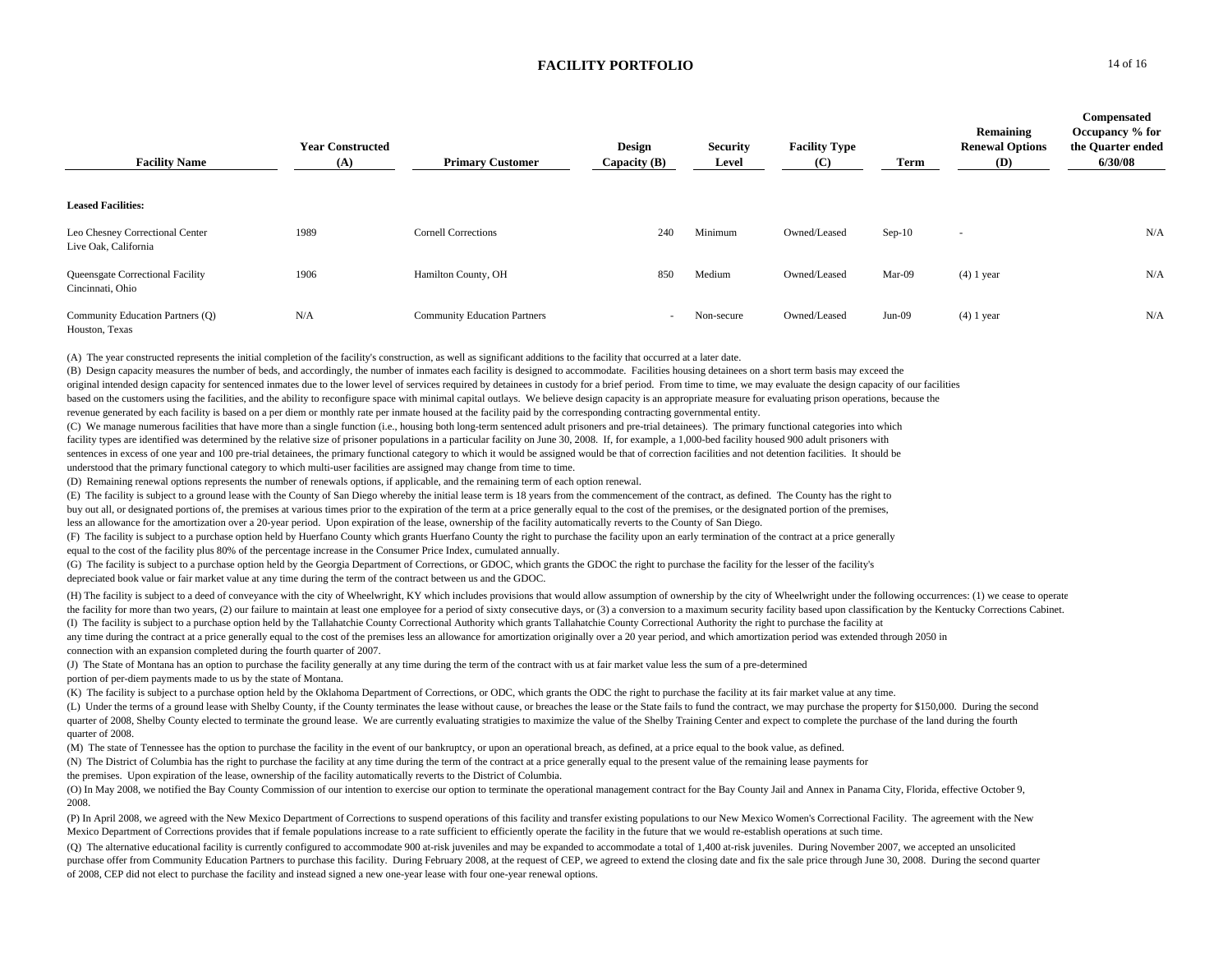## **DIVERSIFICATION OF REVENUE**

(Unaudited and amounts in thousands)

| <b>Customer</b>                                   | <b>Management Revenue</b><br>For the Six Months<br><b>Ended June 30, 2008</b> |         | <b>Percent of Management</b><br><b>Revenue For the Six Months</b><br><b>Ended June 30, 2008</b> |  |
|---------------------------------------------------|-------------------------------------------------------------------------------|---------|-------------------------------------------------------------------------------------------------|--|
| <b>United States Marshals</b>                     | \$                                                                            | 109,446 | 14.00%                                                                                          |  |
| United States Immigration and Customs Enforcement |                                                                               | 101,088 | 12.93%                                                                                          |  |
| <b>Bureau of Prisons</b>                          |                                                                               | 98,404  | 12.59%                                                                                          |  |
| Texas                                             |                                                                               | 50,551  | 6.47%                                                                                           |  |
| Colorado                                          |                                                                               | 40,076  | 5.13%                                                                                           |  |
| Tennessee                                         |                                                                               | 37,783  | 4.83%                                                                                           |  |
| California                                        |                                                                               | 36,307  | 4.64%                                                                                           |  |
| Florida                                           |                                                                               | 31,686  | 4.05%                                                                                           |  |
| Georgia                                           |                                                                               | 26,242  | 3.36%                                                                                           |  |
| Arizona                                           |                                                                               | 23,166  | 2.96%                                                                                           |  |
|                                                   |                                                                               | 554,749 | 70.96%                                                                                          |  |
| <b>Total Management Revenue</b>                   |                                                                               | 781,751 | 100.00%                                                                                         |  |